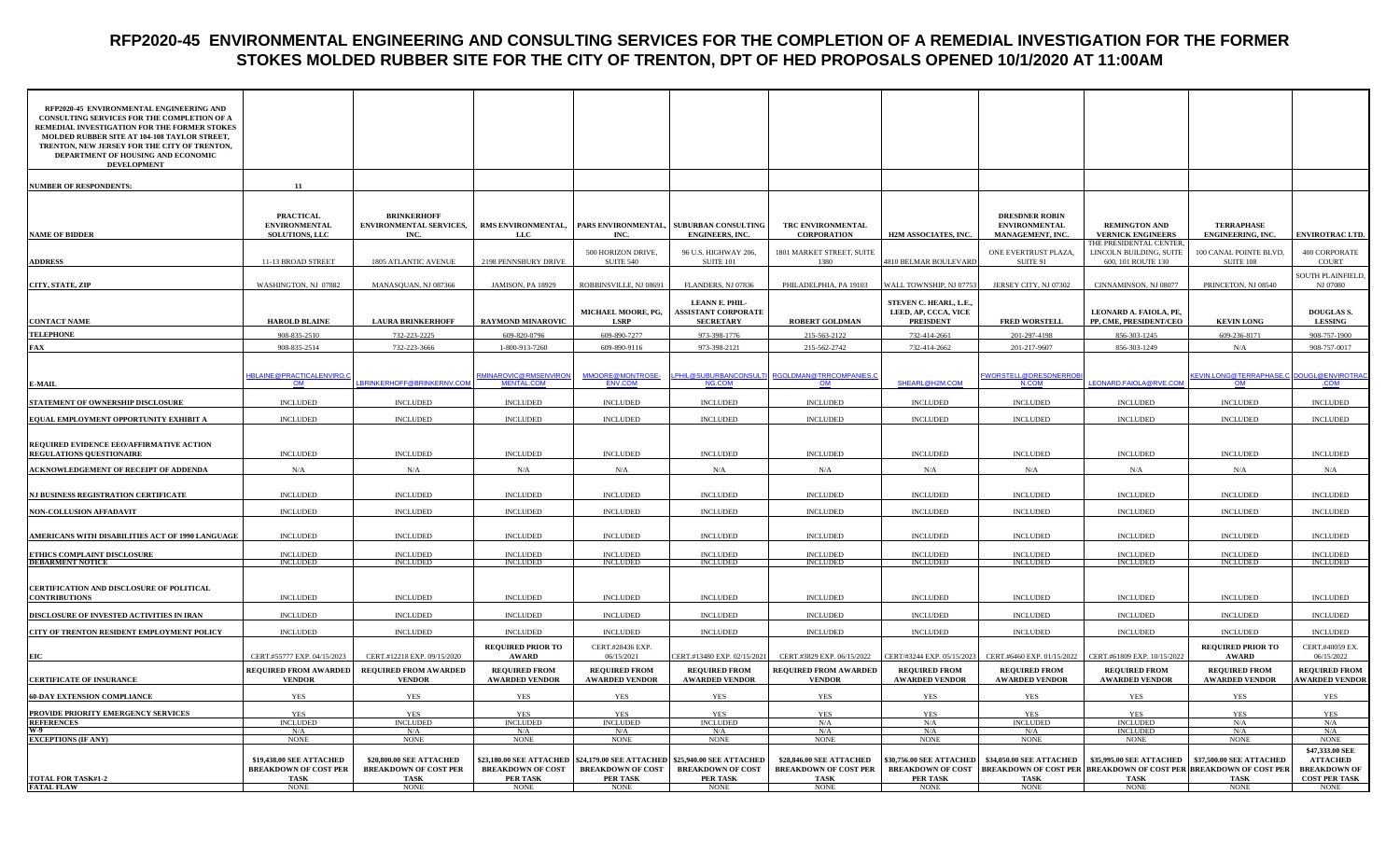

#### **Request for Proposal** Remedial Investigation Former Stokes Molded Rubber Products, 104-108 Taylor St., **Trenton, New Jersey**

#### **TASK**

#### T&M, NTE Cost

|     | 1) Remedial Investigation; complete per SAP table. Including required QA/QC samples<br>Remedial Investigation (minus |                              |
|-----|----------------------------------------------------------------------------------------------------------------------|------------------------------|
|     | contingency analyses)                                                                                                | $\frac{13}{5}$ 556, $\infty$ |
| 1.2 | Total of all contingency analyses                                                                                    | 2.862.00                     |

2) Remedial Investigation Report

#### **TOTAL**

 $819,438.80$ 

 $$3,000,00$ 

#### **Unit Cost for contingency analyses**

| Protocol               | <b>Number of Samples (maximum)</b> | <b>Unit Cost</b> |
|------------------------|------------------------------------|------------------|
| Total lead             |                                    | 820.00           |
| <b>EPH</b>             | 4                                  | 4108.00          |
| PAHs                   |                                    | \$108.00         |
| TAL/TCL metals         | 5                                  | 350.80           |
| <b>PCBs</b>            | 9                                  | \$6D\$0          |
| n-nitrosodiphenylamine | 5                                  | \$1              |

Practical Environmental Solutions, LLC Offeror (Name/Org.): 9/30/20 Date:

 $\mathsf{RF2O2O445}$  environmental engineering and consulting servicesfor the completion of a remedial investigation for the former stokes molded  $10$ <br>RUBBER SITE AT 104-108 TAYLOR STREET, TRENTON, NEW JERSEY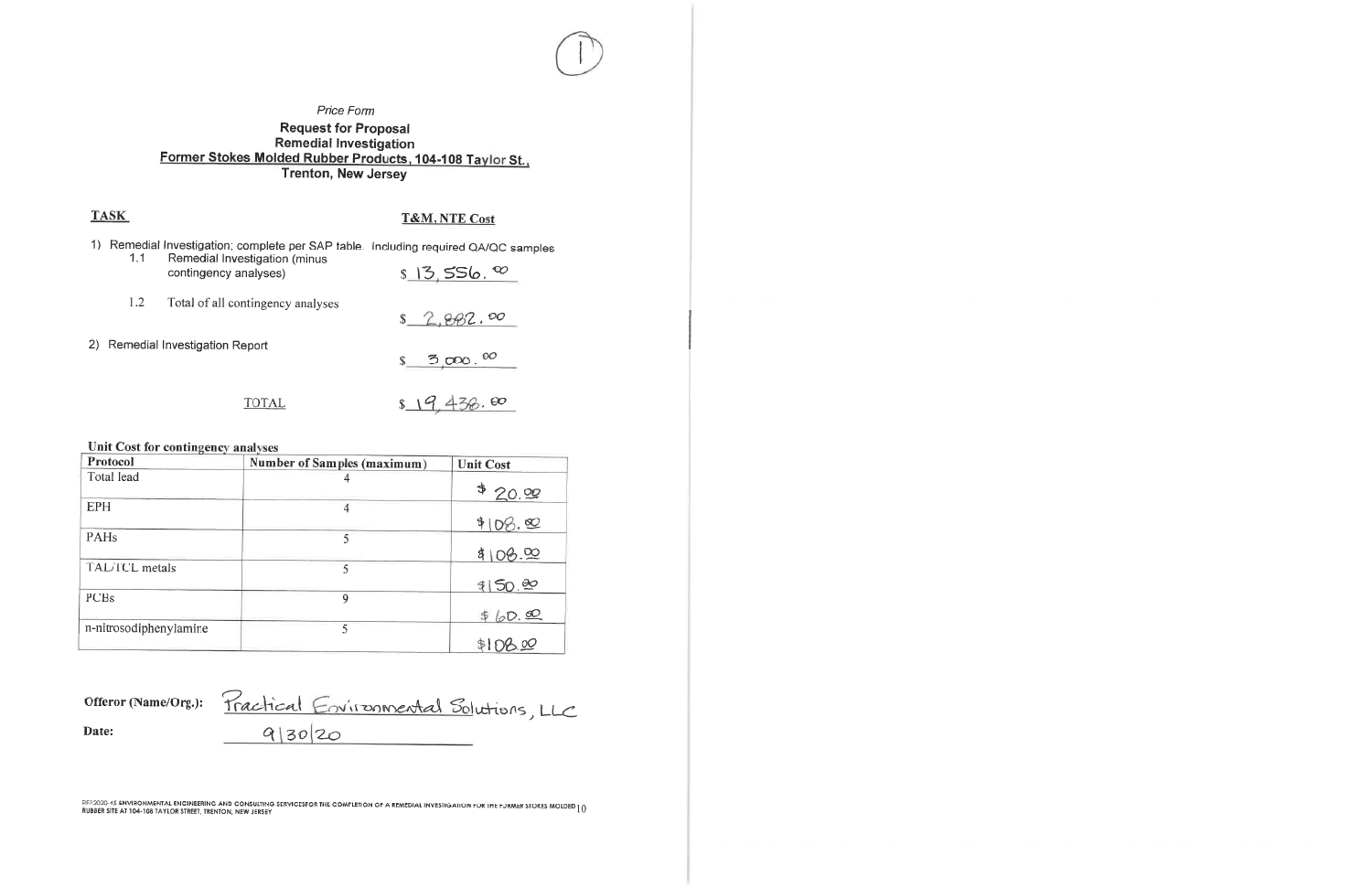

#### **Request for Proposal** Remedial Investigation Former Stokes Molded Rubber Products, 104-108 Taylor St., **Trenton, New Jersey**

#### **TASK**

#### **T&M, NTE Cost**

1) Remedial Investigation; complete per SAP table. Including required QA/QC samples Remedial Investigation (minus  $1.1$ 

contingency analyses)

 $$12,000.00$ 

Total of all contingency analyses  $1.2$ 

 $$3,800.00$ 

2) Remedial Investigation Report

 $$5,000.00$ 

**TOTAL** 

 $$20,800.00$ 

#### **Unit Cost for contingency analyses**

| Protocol               | <b>Number of Samples (maximum)</b> | <b>Unit Cost</b> |
|------------------------|------------------------------------|------------------|
| Total lead             |                                    | \$20.70          |
| <b>EPH</b>             | 4                                  | \$142.60         |
| <b>PAHs</b>            | 5                                  | \$138.00         |
| TAL/TCL metals         | 5                                  | \$115.00         |
| <b>PCBs</b>            | 9                                  | \$74.75          |
| n-nitrosodiphenylamine |                                    | \$115.00         |

Offeror (Name/Org.):

**Brinkerhoff Environmental Services, Inc.** 

Date:

September 30, 2020

RFP2020-45 ENVIRONMENTAL ENGINEERING AND CONSULTING SERVICESFOR THE COMPLETION OF A REMEDIAL INVESTIGATION FOR THE FORMER STOKES MOLDED  $10$ RUBBER SITE AT 104-108 TAYLOR STREET, TRENTON, NEW JERSEY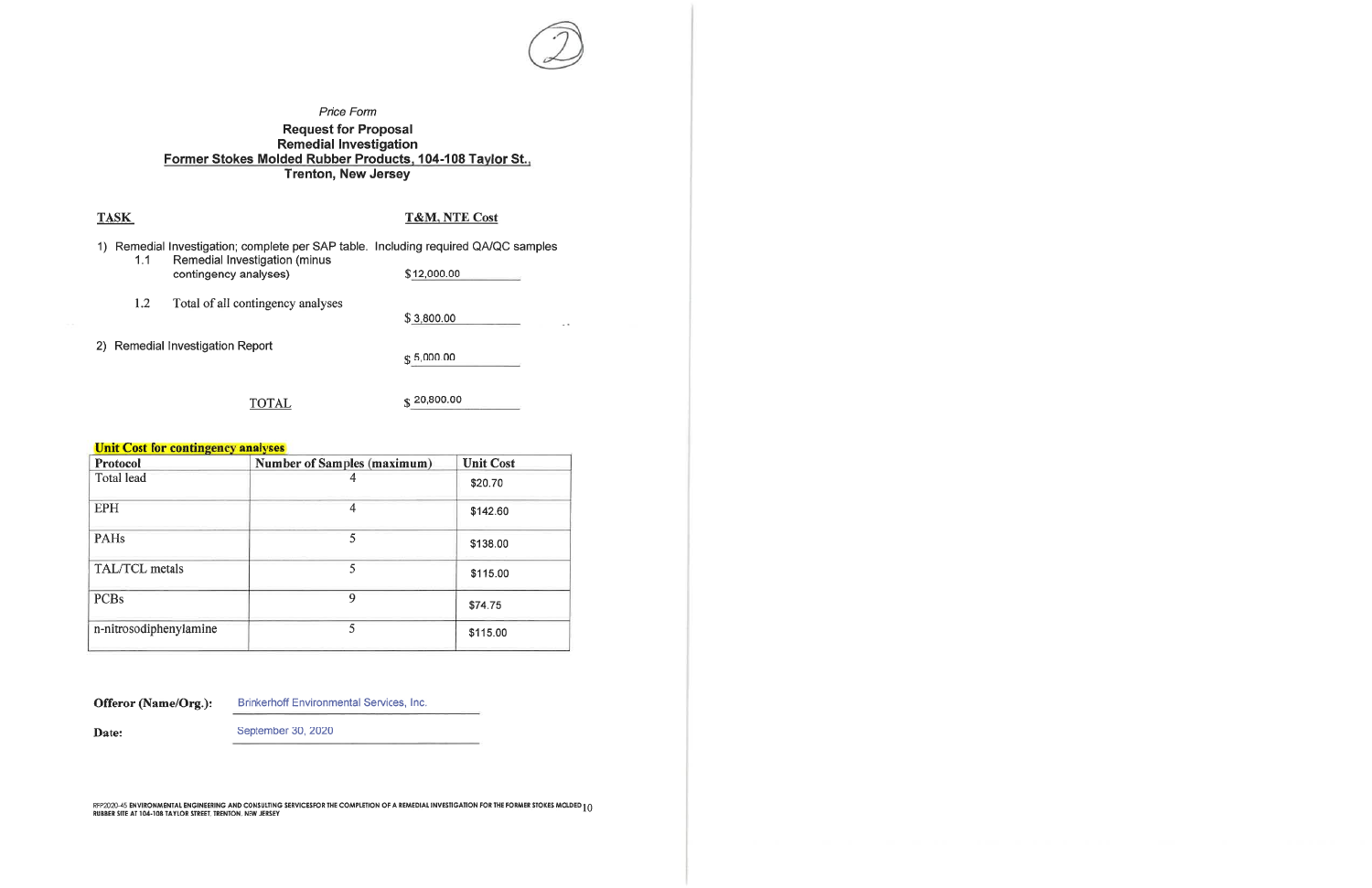

#### **Request for Proposal Remedial Investigation** Former Stokes Molded Rubber Products, 104-108 Taylor St., **Trenton, New Jersey**

#### **TASK**

#### **T&M, NTE Cost**

 $$^{17,400}$ 

 $$1,430$ 

 $$^{4,350}$ 

1) Remedial Investigation; complete per SAP table. Including required QA/QC samples

- Remedial Investigation (minus  $1.1$ contingency analyses)
- Total of all contingency analyses 1.2

2) Remedial Investigation Report

**TOTAL** 

 $\frac{23,180}{2}$ 

#### Unit Cost for contingency analyses

| Protocol               | <b>Number of Samples (maximum)</b> | <b>Unit Cost</b> |
|------------------------|------------------------------------|------------------|
| Total lead             |                                    | \$13.20          |
| <b>EPH</b>             | 4                                  | \$66.00          |
| PAHs                   | 5                                  | \$82.50          |
| TAL/TCL metals         | 5                                  | \$104.50         |
| <b>PCBs</b>            | 9                                  | \$60.50          |
| n-nitrosodiphenylamine | 5                                  | \$82.50          |

Offeror (Name/Org.):

**RMS Environmental LLC** 

Date:

Ц.

u

 $\overline{\mathbb{L}}$ 

 $\overline{\mathbb{L}}$ 

U

Ш

L

9/29/2020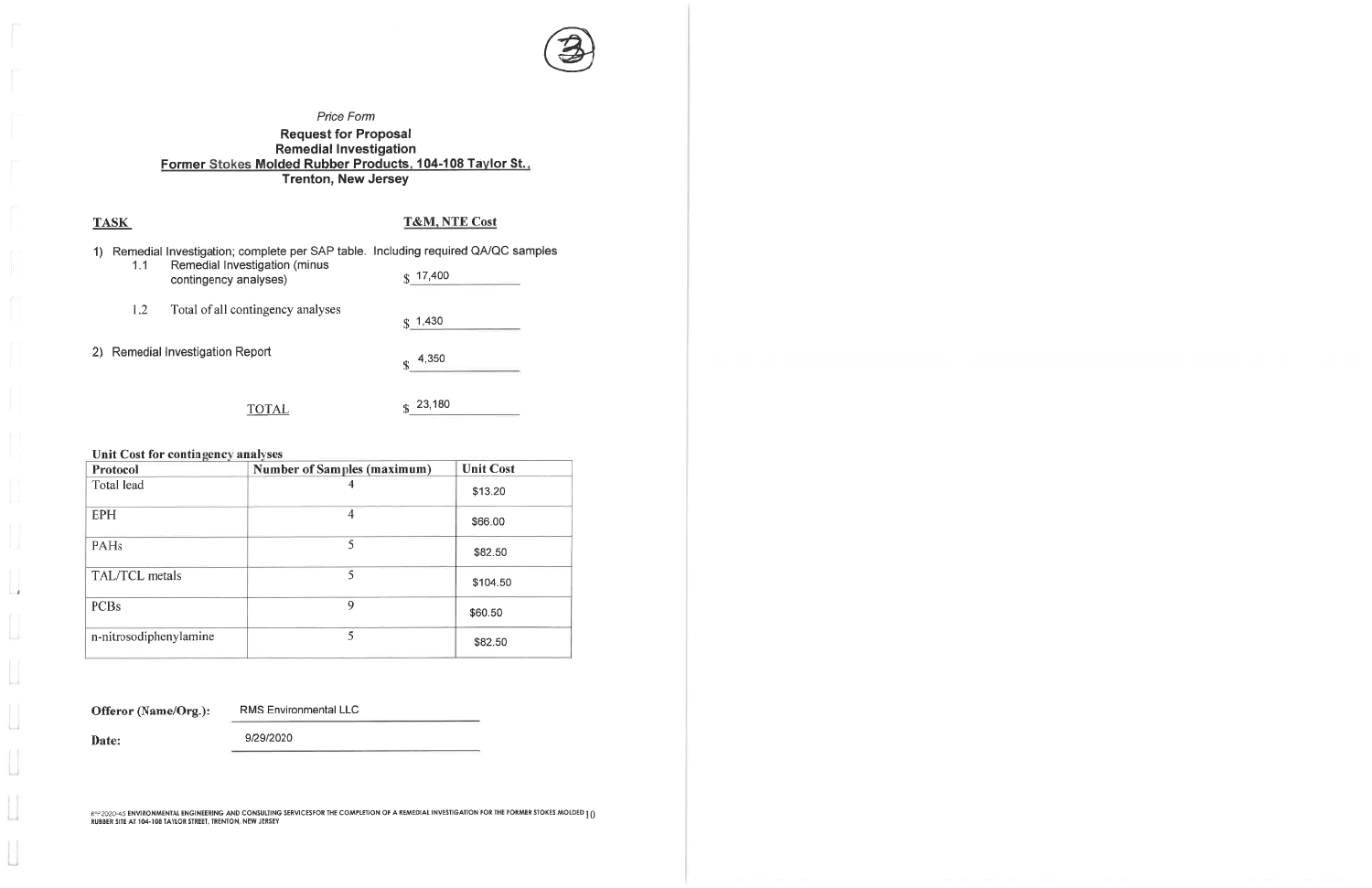

## **Geological & Environmental Consultants**

#### Schedule of Professional Fees

Domannal

 $\Box$ 

Ü

 $\begin{array}{c} \begin{bmatrix} \phantom{-} \end{bmatrix} \end{array}$ 

 $\overline{\mathbb{L}}$ 

سا

 $\mathbf{F}$  $\leftarrow$ 

U

| <b>Personnel</b><br>Licensed Site Remediation Professional (LSRP)<br>Principals/Hydrogeology/Engineering<br>Senior Hydrogeologists/Engineers/Project Manager<br>Project Hydrogeologists/Computer Modeling<br>Specialized Computer Work (AutoCAD/GIS)<br><b>Staff Geologists/Engineers</b><br>Technicians<br>Administration                                                     | \$150/hour<br>\$120/hour<br>\$ 90/hour<br>\$ 85/hour<br>\$90/hour<br>\$ 80/hour<br>\$70/hour<br>\$ 60/hour           |
|--------------------------------------------------------------------------------------------------------------------------------------------------------------------------------------------------------------------------------------------------------------------------------------------------------------------------------------------------------------------------------|----------------------------------------------------------------------------------------------------------------------|
| <b>Direct Expenses</b>                                                                                                                                                                                                                                                                                                                                                         |                                                                                                                      |
| <b>PID</b><br>Pump & Generator<br>Oil/Water Probe/Hydroprobe<br><b>Survey Equipment</b>                                                                                                                                                                                                                                                                                        | \$<br>$90$ /day<br>\$300/day<br>\$<br>70/day<br>\$<br>60/day                                                         |
| <b>HVR Equipment</b>                                                                                                                                                                                                                                                                                                                                                           | \$<br>$100$ /day                                                                                                     |
| Submersible Pump                                                                                                                                                                                                                                                                                                                                                               | \$<br>80/day                                                                                                         |
| <b>Hand Auger</b>                                                                                                                                                                                                                                                                                                                                                              | \$<br>$40$ /day                                                                                                      |
| Manometer & Anemometer                                                                                                                                                                                                                                                                                                                                                         | 100/day<br>\$                                                                                                        |
| Peristaltic Pump                                                                                                                                                                                                                                                                                                                                                               | \$<br>60/day                                                                                                         |
| <b>Work Truck Rental</b>                                                                                                                                                                                                                                                                                                                                                       | \$<br>70/day                                                                                                         |
| <b>Generator Use</b>                                                                                                                                                                                                                                                                                                                                                           | $100$ /day<br>\$                                                                                                     |
| Distilled Water, Alconox & Gloves                                                                                                                                                                                                                                                                                                                                              | \$4.00/well                                                                                                          |
| <b>Water Quality Meter</b>                                                                                                                                                                                                                                                                                                                                                     | $120$ /day<br>\$                                                                                                     |
| Hammer Drill                                                                                                                                                                                                                                                                                                                                                                   | $100$ /day<br>\$                                                                                                     |
| Dissolved Oxygen Meter                                                                                                                                                                                                                                                                                                                                                         | 70/day<br>\$                                                                                                         |
| Vacuum Pump                                                                                                                                                                                                                                                                                                                                                                    | \$<br>$40$ /day                                                                                                      |
| Transducer                                                                                                                                                                                                                                                                                                                                                                     | $125$ /day<br>\$                                                                                                     |
| <b>Carbon Filter</b>                                                                                                                                                                                                                                                                                                                                                           | 160/event<br>\$                                                                                                      |
| <b>Sampling Bailers</b>                                                                                                                                                                                                                                                                                                                                                        | \$<br>7/bailer                                                                                                       |
| <b>Bailing Rope</b>                                                                                                                                                                                                                                                                                                                                                            | \$<br>15/100ft                                                                                                       |
| Twine                                                                                                                                                                                                                                                                                                                                                                          | 7/100 ft<br>\$                                                                                                       |
| Mileage                                                                                                                                                                                                                                                                                                                                                                        | \$0.65/mile                                                                                                          |
| <b>Absorbent Sock</b>                                                                                                                                                                                                                                                                                                                                                          | \$<br>13/sock                                                                                                        |
| 55-Gallon Drum                                                                                                                                                                                                                                                                                                                                                                 | \$125/drum                                                                                                           |
| Tubing                                                                                                                                                                                                                                                                                                                                                                         | \$0.75/ft                                                                                                            |
| Vapor Pin                                                                                                                                                                                                                                                                                                                                                                      | \$125/pin                                                                                                            |
| <b>Chemical Analysis</b>                                                                                                                                                                                                                                                                                                                                                       | $Cost + 10\%$                                                                                                        |
| Subcontractors                                                                                                                                                                                                                                                                                                                                                                 | $Cost + 10\%$                                                                                                        |
| <b>Expert Testimony and Related Work</b><br><b>LSRP</b><br>Principals<br>Senior Hydrogeologists/Engineers<br>Project Hydrogeologists/Engineers<br>*Field work for these projects is charged in half day increments. Overtime is charged at 1.5 times the regular<br>rate, and weekend time at 2 times regular rate. Chargeable time commences when personnel leave the office. | \$260/hour or \$2,080/diem<br>\$240/hour or \$1,920/diem<br>\$185/hour or \$1,480/diem<br>\$160/hour or \$1,280/diem |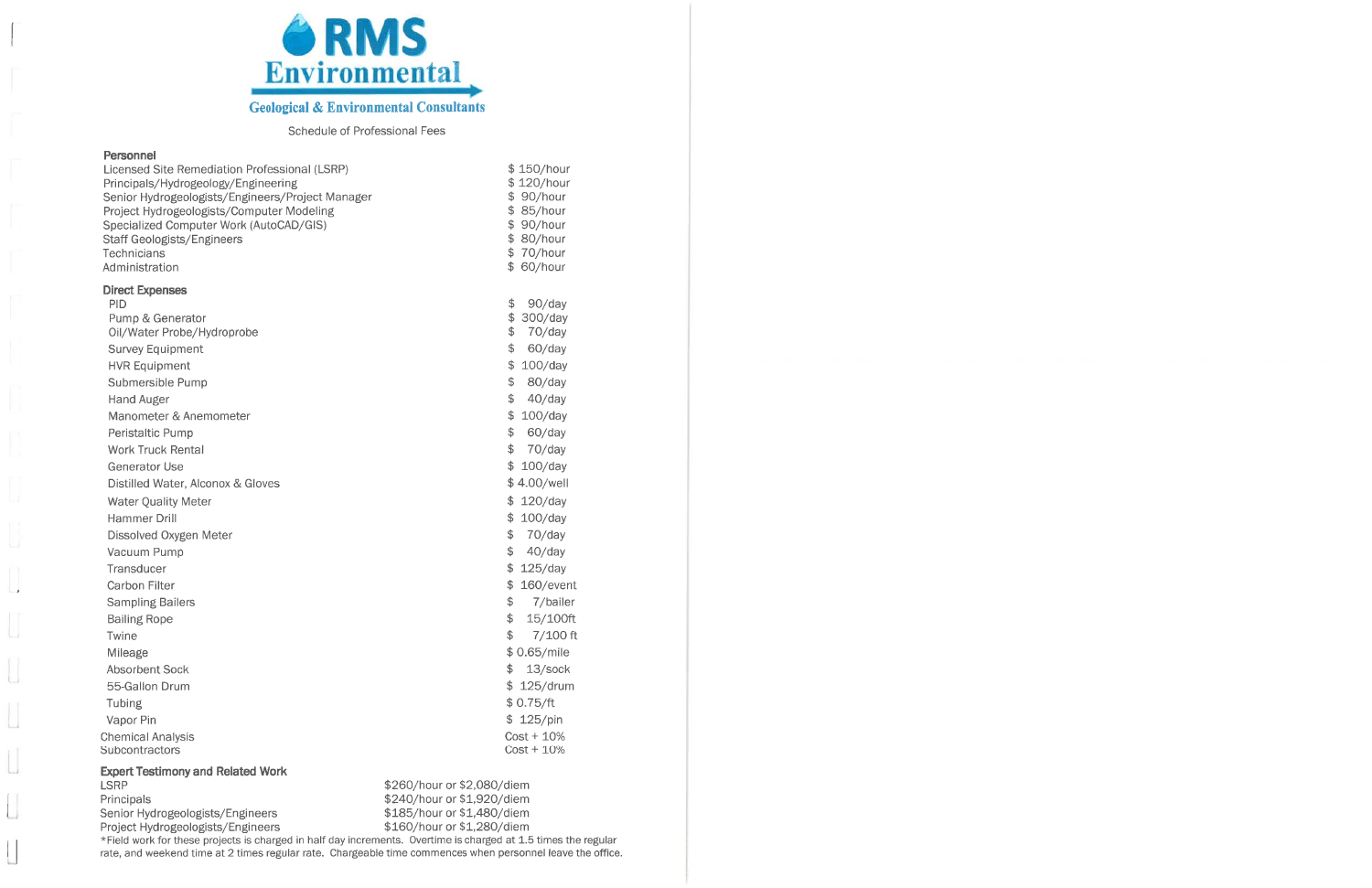

# Request for Proposal<br>Remedial Investigation<br>Former Stokes Molded Rubber Products, 104-108 Taylor St...<br>Trenton, New Jersey

#### **TASK**

#### **T&M, NTE Cost**

|  | 1) Remedial Investigation; complete per SAP table. Including required QA/QC samples                                |  |  |
|--|--------------------------------------------------------------------------------------------------------------------|--|--|
|  | and the second state of the second state of the second state of the second state of the second state of the second |  |  |

|     | Remedial Investigation (minus<br>contingency analyses) |   | 17,048 |  |
|-----|--------------------------------------------------------|---|--------|--|
| 1.2 | Total of all contingency analyses                      |   | 1,990  |  |
| 2)  | <b>Remedial Investigation Report</b>                   |   | 5,140  |  |
|     | TOTAL                                                  | œ | 24,179 |  |

#### Unit Cost for contingency analyses

| Protocol               | <b>Number of Samples (maximum)</b> | <b>Unit Cost</b> |
|------------------------|------------------------------------|------------------|
| Total lead             |                                    | \$17             |
| <b>EPH</b>             | 4                                  | \$57             |
| PAHs                   | 5                                  | \$79             |
| TAL/TCL metals         | 5                                  | \$91             |
| PCBs                   | 9                                  | \$41             |
| n-nitrosodiphenylamine | 5                                  | \$95             |

Offeror (Name/Org.): PARS Environmental, Inc.

Date:

 $\begin{bmatrix} 1 \\ 1 \end{bmatrix}$ 

 $\mathbf{L}$ 

 $\mathbb{R}^n$ 

L)

 $\begin{bmatrix} 1 \\ 1 \end{bmatrix}$ 

 $\hfill\Box$ 

 $\begin{bmatrix} 1 \\ 1 \end{bmatrix}$ 

 $\begin{bmatrix} 1 \\ 2 \end{bmatrix}$ 

 $10/1/20$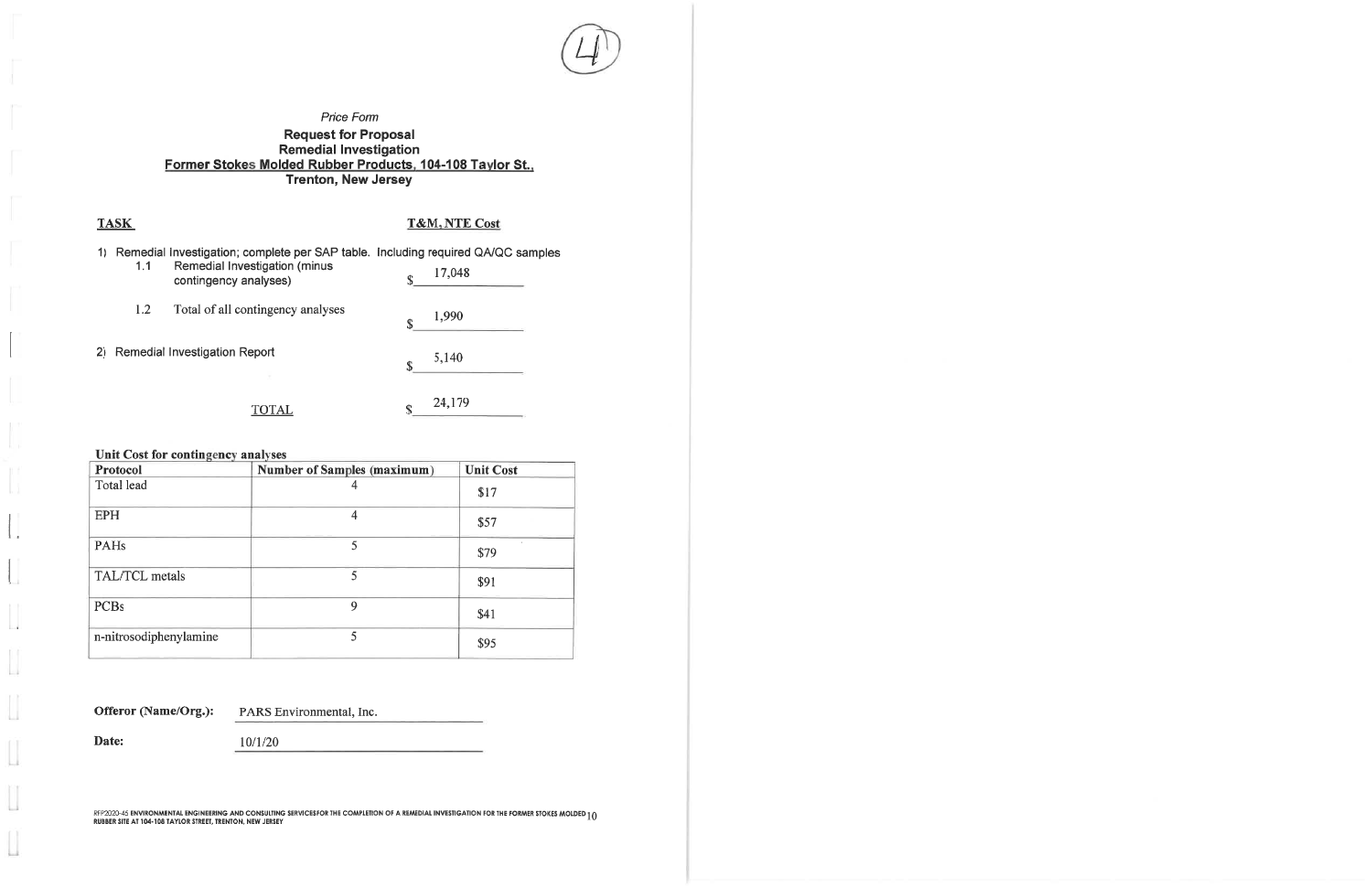| <b>PARS 2020-205</b>                                        |    |                           |                 |                           |                          | <b>COST BREAKDOWN</b> |                           |                           |                |                           |                          |  |
|-------------------------------------------------------------|----|---------------------------|-----------------|---------------------------|--------------------------|-----------------------|---------------------------|---------------------------|----------------|---------------------------|--------------------------|--|
| <b>Stokes Molded Rubber RI</b>                              |    |                           | <b>Task 1.1</b> |                           |                          |                       |                           | <b>Task 1.2</b>           |                | Task <sub>2</sub>         |                          |  |
| Trenton, NJ                                                 |    |                           |                 |                           | <b>RI</b>                |                       |                           | <b>Contigent Analysis</b> |                |                           | <b>RI Report</b>         |  |
| Labor/Discipline                                            |    | Rate                      | <b>Hours</b>    |                           | Cost                     | Hours                 |                           | Cost                      | Hours          |                           | Cost                     |  |
| <b>Project Manager</b>                                      | \$ | 150.00                    |                 | 8S                        | 1.200.00                 |                       | $0\vert s$                | $\ddot{\phantom{1}}$      |                | 8S                        | 1.200.00                 |  |
| <b>Environmental Scientist Sr.</b>                          | \$ | 80.00                     | 30              | $\overline{\mathbb{s}}$   | 2,400.00                 | o                     | $\overline{\mathbb{s}}$   | $\overline{\phantom{a}}$  | 30             | 3                         | 2.400.00                 |  |
| Environmental Scientist Jr                                  | \$ | 65.00                     | 24              | $\overline{\mathfrak{s}}$ | 1,560.00                 | 0                     | 3                         | $\overline{\phantom{a}}$  | $12\sqrt{3}$   |                           | 780.00                   |  |
| CAD Operator                                                | \$ | 70.00                     | $\overline{0}$  | $\overline{\$}$           |                          | 0                     | \$                        | $\sim$                    | 8              | $\overline{\mathfrak{s}}$ | 560.00                   |  |
| Certified Industrial Hygenist                               | \$ | 150.00                    | $\overline{a}$  | $\overline{\$}$           | 300.00                   | ٥l                    | s                         | $\sim$                    | ٥l             | 3                         |                          |  |
| Administrative Assistant                                    | \$ | 50.00                     | 4               | \$                        | 200.00                   | $\Omega$              | $\overline{\mathcal{S}}$  | ä,                        | 4              | s                         | 200.00                   |  |
|                                                             |    | Total Labor Hours/Cost    | 68 \$           |                           | 5,660.00                 | $\overline{0}$        | 3                         | ٠                         | 62S            |                           | 5,140.00                 |  |
| Other Direct Cost (ODC)                                     |    | Rate                      | Units           |                           | Cost                     | Units                 |                           | Cost                      | Units          |                           | Cost                     |  |
| Vehicle                                                     | \$ | 80.00                     |                 | 2s                        | 160.00                   | ०।                    | $\overline{\mathbf{s}}$   | $\blacksquare$            |                | ० ऽ                       | $\overline{a}$           |  |
| Sampling Equipment - Soil                                   | \$ | 100.00                    | 2               | ड                         | 200.00                   | $\Omega$              | ड                         | $\overline{\phantom{a}}$  | $\overline{O}$ | $\overline{\mathbb{s}}$   | $\overline{\phantom{a}}$ |  |
| Sampling Equipment - GW                                     | \$ | 100.00                    |                 | $\overline{\mathbb{S}}$   | 100.00                   | $\Omega$              | $\overline{s}$            | $\overline{\phantom{a}}$  | O              | 3                         | $\overline{\phantom{a}}$ |  |
| PID                                                         | \$ | 50.00                     | 2               | \$                        | 100.00                   | $\Omega$              | ŝ                         | $\overline{\phantom{a}}$  | Ō              | \$                        | ä,                       |  |
| Soil Analysis - Lead                                        | Ś  | 23.50                     | 5               | $\overline{\mathbb{s}}$   | 117.50                   | ΩI                    | $\overline{\mathsf{s}}$   | $\blacksquare$            | 0              | s                         | ÷                        |  |
| Soil Analysis - EPH + BAP (5 day TAT each)                  | \$ | 155.00                    | 5               | $\overline{\mathsf{s}}$   | 775.00                   | ٥l                    | $\overline{\mathsf{s}}$   | ٠                         | 0              | s.                        | ×.                       |  |
| Soil Analysis - PAH (5 day TAT) + Metals                    | \$ | 177.75                    | 6               | \$                        | 1,066.50                 | Ωİ                    | S                         | ٠                         | 0              | $\overline{\mathbf{s}}$   | ٠                        |  |
| Soil Analysis - PCBs                                        | \$ | 45.50                     | $15\sqrt{3}$    |                           | 682.50                   | ۵l                    | $\overline{\mathbb{s}}$   | $\overline{\phantom{a}}$  | 0              | $\overline{\mathbf{s}}$   | ٠                        |  |
| Soil Analysis - N-Nitrosodiphenylamine (5 day TAT)          | \$ | 109.00                    | 7               | T                         | 763.00                   | ۵Ι                    | $\overline{\mathbb{s}}$   | ÷                         | ٥              | s                         | $\overline{\phantom{a}}$ |  |
| Held Soil Analysis - Lead (held, not run)                   | \$ | 7.50                      | 4               | \$                        | 30.00                    | ٥I                    | T                         | ٠                         | ٥l             | $\overline{\mathbb{s}}$   | $\blacksquare$           |  |
| Held Soil Analysis - EPH + BAP (held, not run)              | \$ | 7.50                      | 4               | 3                         | 30.00                    | ٥l                    | $\overline{\mathbb{s}}$   | ٠                         | Ō              | $\overline{\mathsf{s}}$   | ٠                        |  |
| Held Soil Analysis - PAHs + Metals (held, not run)          | \$ | 7.50                      | 5               | $\overline{\mathfrak{s}}$ | 37.50                    | ٥Γ                    | $\overline{\mathfrak{s}}$ | $\overline{\phantom{a}}$  | o              | \$                        | $\blacksquare$           |  |
| Held Soil Analysis - PCBs (held, not run)                   | \$ | 7.50                      | 9               | $\overline{\$}$           | 67.50                    | ٥Ι                    | $\overline{\mathfrak{s}}$ | $\blacksquare$            | Ō              | \$                        | ٠                        |  |
| Held Soil Analysis - N-Nitrosodiphenylamine (held, not run) | \$ | 7.50                      | 5 <sup>1</sup>  | 3                         | 37.50                    | oΓ                    | $\overline{\$}$           | ÷.                        | ٥              | $\overline{\mathbb{s}}$   | ٠                        |  |
| Off-hold Soil Analysis - Lead                               | \$ | 16.00                     | 0               | \$                        | $\overline{\phantom{a}}$ | 4                     | T                         | 64.00                     | ٥              | \$                        | ٠                        |  |
| Off-hold Soil Analysis - EPH                                | \$ | 53.00                     | 0               | ङ                         | Ξ                        | 41                    | $\overline{\mathbb{S}}$   | 212.00                    | $\overline{0}$ | $\overline{\mathbf{s}}$   | $\overline{\phantom{a}}$ |  |
| Off-hold Soil Analysis - PAH                                | \$ | 73.00                     | $\mathbf 0$     | 3                         | $\blacksquare$           | 5                     | $\overline{\mathbb{s}}$   | 365.00                    | 0              | $\overline{\mathbf{s}}$   | ٠                        |  |
| Off-hold Soil Analysis - Metals                             | \$ | 84.00                     | 0               | T                         | ٠                        | 5                     | $\overline{\mathbb{s}}$   | 420.00                    | 0              | $\overline{\mathbf{s}}$   | ٠                        |  |
| Off-hold Soil Analysis - PCBs                               | \$ | 38.00                     | $\Omega$        | $\overline{\mathsf{s}}$   | $\tilde{\phantom{a}}$    | 9                     | $\overline{\mathsf{s}}$   | 342.00                    | 0              | $\overline{\mathbf{s}}$   | ٠                        |  |
| Off-hold Soil Analysis - N-Nitrosodiphenylamine             | Ŝ  | 88,00                     | 0               | ड                         | ä,                       | 5                     | $\overline{\mathsf{s}}$   | 440.00                    | ٥l             | $\overline{\mathbf{s}}$   | s                        |  |
| SPLP Analysis - PAHs                                        | \$ | 110.00                    | 3               | Ŧ,                        | 330.00                   | ٥۱                    | $\overline{\mathbf{s}}$   | $\overline{\phantom{a}}$  | 0              | $\overline{\mathsf{s}}$   | ٠                        |  |
| SPLP Analysis - Antimony, lead and zinc                     | \$ | 64.00                     | 3               | \$                        | 192.00                   | ٥l                    | $\overline{\mathbb{s}}$   | ÷.                        | ۵Ι             | $\overline{\mathbb{s}}$   | ×.                       |  |
| SPLP Analysis - PCBs                                        | \$ | 75.00                     | зI              | \$                        | 225.00                   | ٥l                    | s                         | $\overline{a}$            | ٥l             | $\overline{\mathbf{s}}$   |                          |  |
| SPLP Analysis - N-Nitrosodiphenylamine                      | \$ | 125.00                    | 3               | \$                        | 375.00                   | 0                     | 3                         | ٠                         | ٥l             | $\overline{s}$            | ÷,                       |  |
| GW Analysis - Lead                                          | \$ | 15.50                     | $\overline{2}$  | $\overline{\$}$           | 31.00                    | ٥I                    | T                         | $\blacksquare$            | ٥l             | $\overline{\mathbf{s}}$   |                          |  |
| IFB Analysis - Lead                                         | \$ | 15.50                     | 2               | \$                        | 31.00                    | ٥l                    | $\overline{\mathfrak{s}}$ | Ξ                         | ٥l             | $\overline{\mathfrak{s}}$ | $\overline{\phantom{0}}$ |  |
| FB Analysis - EPH                                           | \$ | 47.50                     | 1               | 3                         | 47.50                    | ٥ſ                    | $\overline{\mathfrak{s}}$ | ٠                         | οľ             | $\overline{\mathbb{s}}$   | ٠                        |  |
| <b>FB Analysis - PAHs</b>                                   | \$ | 77.50                     | 1               | \$                        | 77.50                    | ٥                     | $\overline{\mathbb{s}}$   | $\overline{\phantom{a}}$  | o١             | $\overline{\mathbb{s}}$   | $\overline{\phantom{a}}$ |  |
| <b>FB Analysis - PCBs</b>                                   | \$ | 42.50                     | 1               | $\overline{\mathfrak{s}}$ | 42.50                    | ٥I                    | $\overline{\$}$           | Ψ                         | oΓ             | $\overline{\mathfrak{s}}$ | $\overline{a}$           |  |
| FB Analysis - Metals                                        | \$ | 83.50                     | 1               | \$                        | 83.50                    | ٥l                    | $\overline{\mathbf{3}}$   | $\overline{\phantom{a}}$  | ٥l             | $\overline{\mathfrak{s}}$ | ٠                        |  |
| FB Analysis - N-Nitrosodiphenylamine                        | \$ | 92.50                     | 1               | $\overline{\$}$           | 92.50                    | ٥ľ                    | $\overline{\mathbf{s}}$   | ä,                        | $0\sqrt{3}$    |                           | ÷                        |  |
| Driller                                                     | \$ | 4,000,00                  | 1               | \$                        | 4,000.00                 | ٥l                    | \$                        | ٠                         | 0 I S          |                           | ÷,                       |  |
| GPR (half day)                                              | \$ | 850.00                    | 1               | ⊺इ                        | 850.00                   | $0\sqrt{3}$           |                           | $\blacksquare$            | ० ड            |                           | ٠                        |  |
|                                                             |    | <b>Total ODC Cost</b>     |                 | ङ                         | 10,545                   |                       | 3                         | 1.843                     |                | s                         | ٠                        |  |
|                                                             |    | Mark-up/Profit)           | 8.00%           | - 2                       | 844                      |                       | \$                        | 147                       |                | 3                         | ä,                       |  |
|                                                             |    | Total ODC + Mark-up       |                 | \$                        | 11,388                   |                       | 3                         | 1,990                     |                | \$                        | $\overline{\phantom{a}}$ |  |
|                                                             |    | <b>Task Subtotal Cost</b> |                 | 5                         | 17,048                   |                       | 3                         | 1,990                     |                | 5                         | 5,140                    |  |
|                                                             |    |                           |                 |                           |                          |                       |                           |                           |                |                           |                          |  |

| <b>Total Labor Cost</b>         | \$10,800 |
|---------------------------------|----------|
| <b>Total ODC Cost + Mark-Up</b> | \$13,379 |
| <b>Total Project Cost</b>       | \$24,179 |

Ţ,

 $\overline{\mathbb{L}}$ 

 $\prod_{i=1}^n$ 

 $\overline{\mathcal{L}}$ 

 $\hfill\Box$ 

 $\overline{\phantom{a}}$ 

 $\hfill\Box$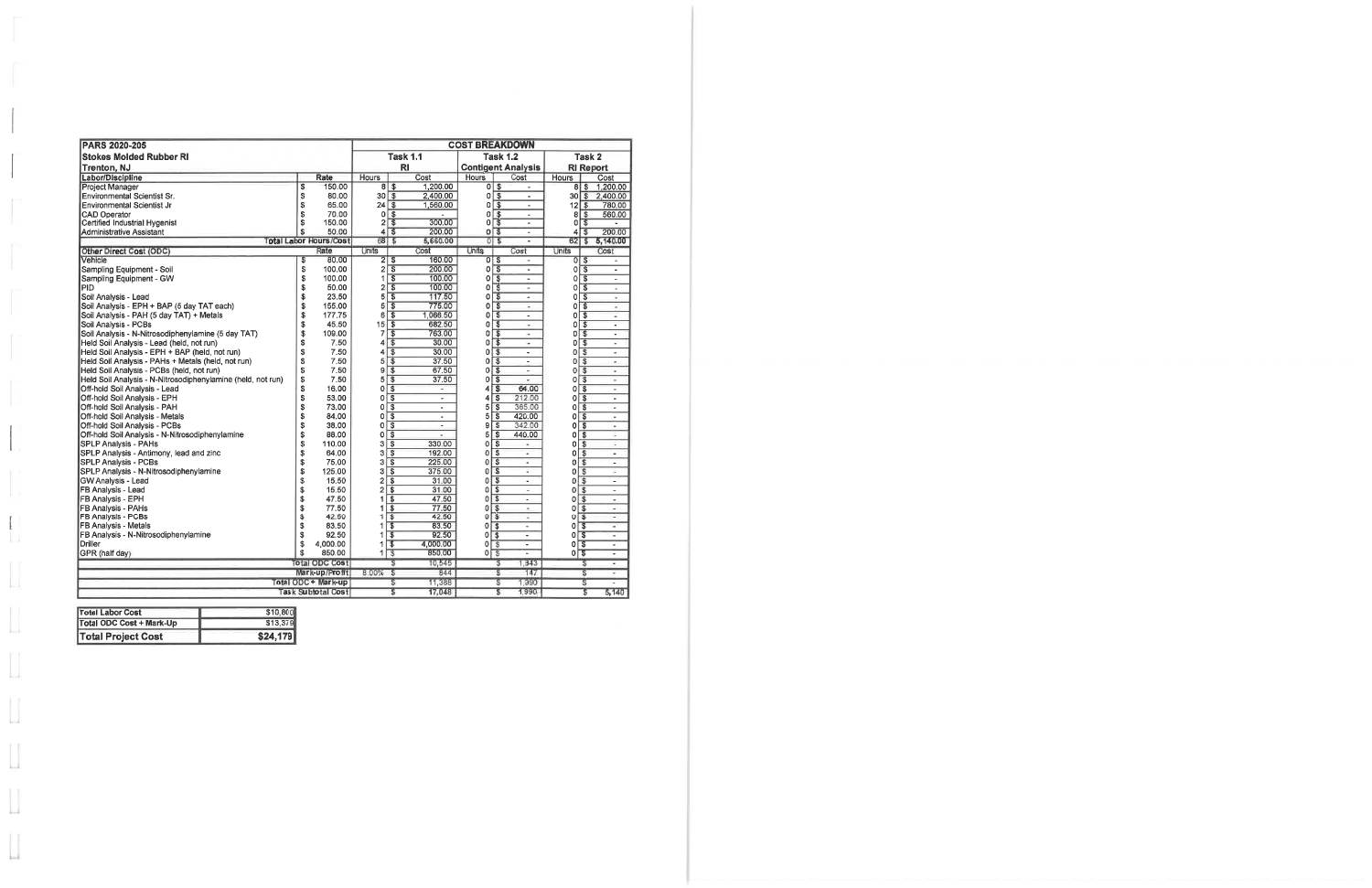#### **Request for Proposal Remedial Investigation** Former Stokes Molded Rubber Products, 104-108 Taylor St., **Trenton, New Jersey**

#### **TASK**

 $1.2$ 

#### T&M, NTE Cost

1) Remedial Investigation; complete per SAP table. Including required QA/QC samples  $\frac{1}{17,118.00}$ Remedial Investigation (minus  $1.1$ 

contingency analyses)

Total of all contingency analyses

 $\int_{\mathbb{S}_-} 3,822.00$ 

 $\frac{5,000.00}{\frac{5}{2}}$ 

2) Remedial Investigation Report

**TOTAL** 

 $\int$ \$ 25,940.00

Unit Cost for contingency analyses

| Protocol               | <b>Number of Samples (maximum)</b> | <b>Unit Cost</b> |
|------------------------|------------------------------------|------------------|
| Total lead             |                                    | \$120.00         |
| <b>EPH</b>             | 4                                  | \$408.00         |
| PAHs                   | 5                                  | \$810.00         |
| TAL/TCL metals         | 5                                  | \$810.00         |
| <b>PCBs</b>            | 9                                  | \$864.00         |
| n-nitrosodiphenylamine | 5                                  | \$810.00         |

Offeror (Name/Org.):

Suburban Consulting Engineers, Inc.

9/28/2020

Date:

run.

 $\mathbf{L}$ 

W.

w

**Li** 

RFP2020-45 ENVIRONMENTAL ENGINEERING AND CONSULTING SERVICESFOR THE COMPLETION OF A REMEDIAL INVESTIGATION FOR THE FORMER STOKES MOLDED  $\rm 10$ <br>RUBBER SITE AT 104-108 TAYLOR STREET, TRENTON, NEW JERSEY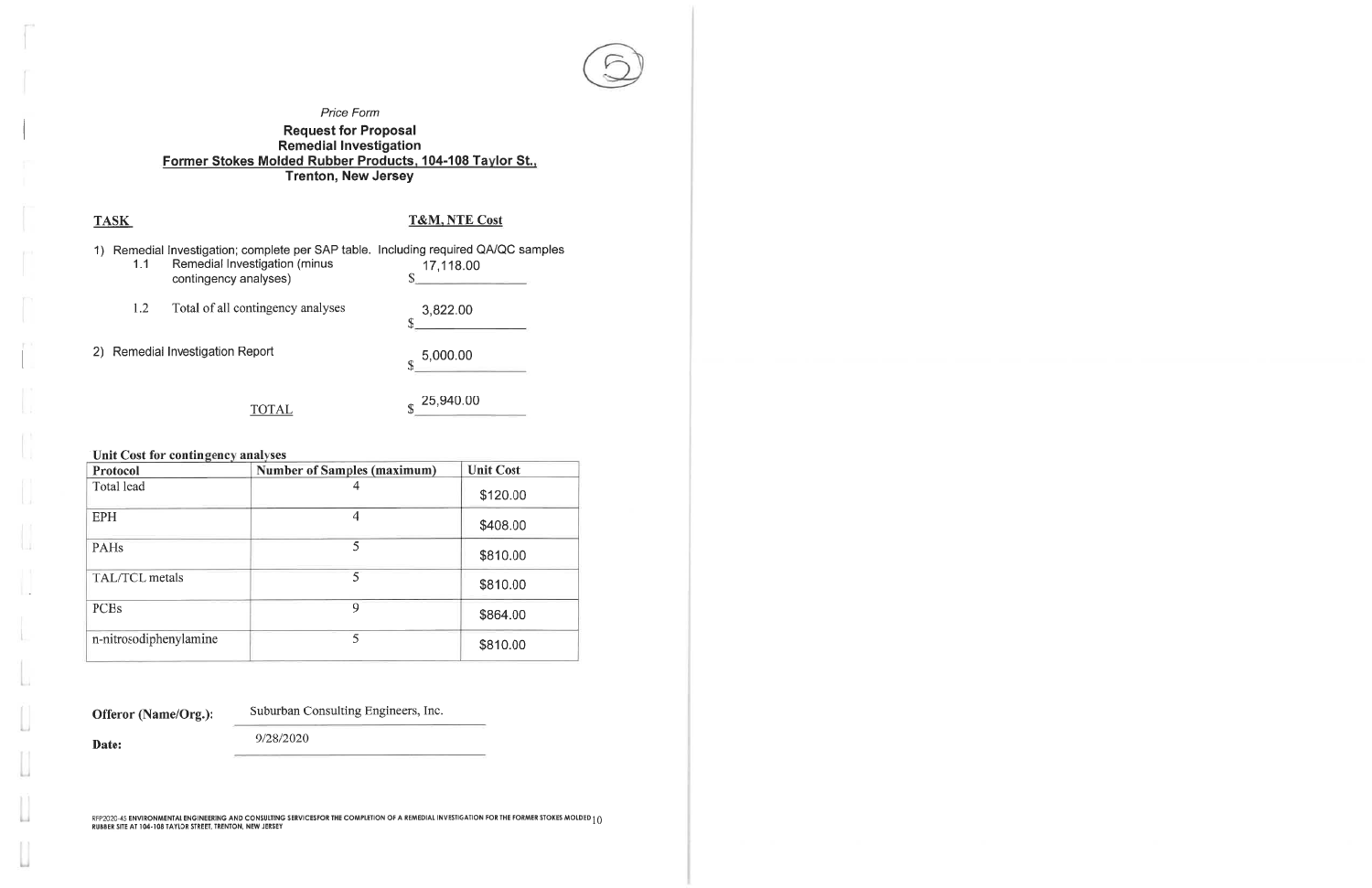

#### **Request for Proposal** Remedial Investigation Former Stokes Molded Rubber Products, 104-108 Taylor St., **Trenton, New Jersey**

#### **TASK**

#### **T&M, NTE Cost**

1) Remedial Investigation; complete per SAP table. Including required QA/QC samples

- 1.1 Remedial Investigation (minus contingency analyses)
- \$14,764  $\mathbf{\hat{X}}$

\$4,999

- Total of all contingency analyses  $1.2$
- $\mathbf{\hat{A}}$

 $\mathbb{S}$ 

\$9,083  $S$ 

**TOTAL** 

\$28,846

#### Unit Cost for contingency analyses

2) Remedial Investigation Report

| Protocol               | <b>Number of Samples (maximum)</b> | <b>Unit Cost</b>        |
|------------------------|------------------------------------|-------------------------|
| Total lead             |                                    | Total \$13, SPLP \$85   |
| EPH                    | 4                                  | \$110                   |
| <b>PAHs</b>            | $\overline{\mathcal{L}}$           | Total \$65, SPLP \$ 135 |
| TAL/TCL metals         | 5                                  | Total \$85, SPLP \$85   |
| <b>PCBs</b>            | 9                                  | Total \$40, SPLP \$85   |
| n-nitrosodiphenylamine | 5                                  | Total \$110, SPLP \$135 |

Note: TOC analysis is needed when SPLP is run, cost \$45 per sample

Julie Acton/ TRC Environmental Corporation Offeror (Name/Org.):

Date:

09/29/2020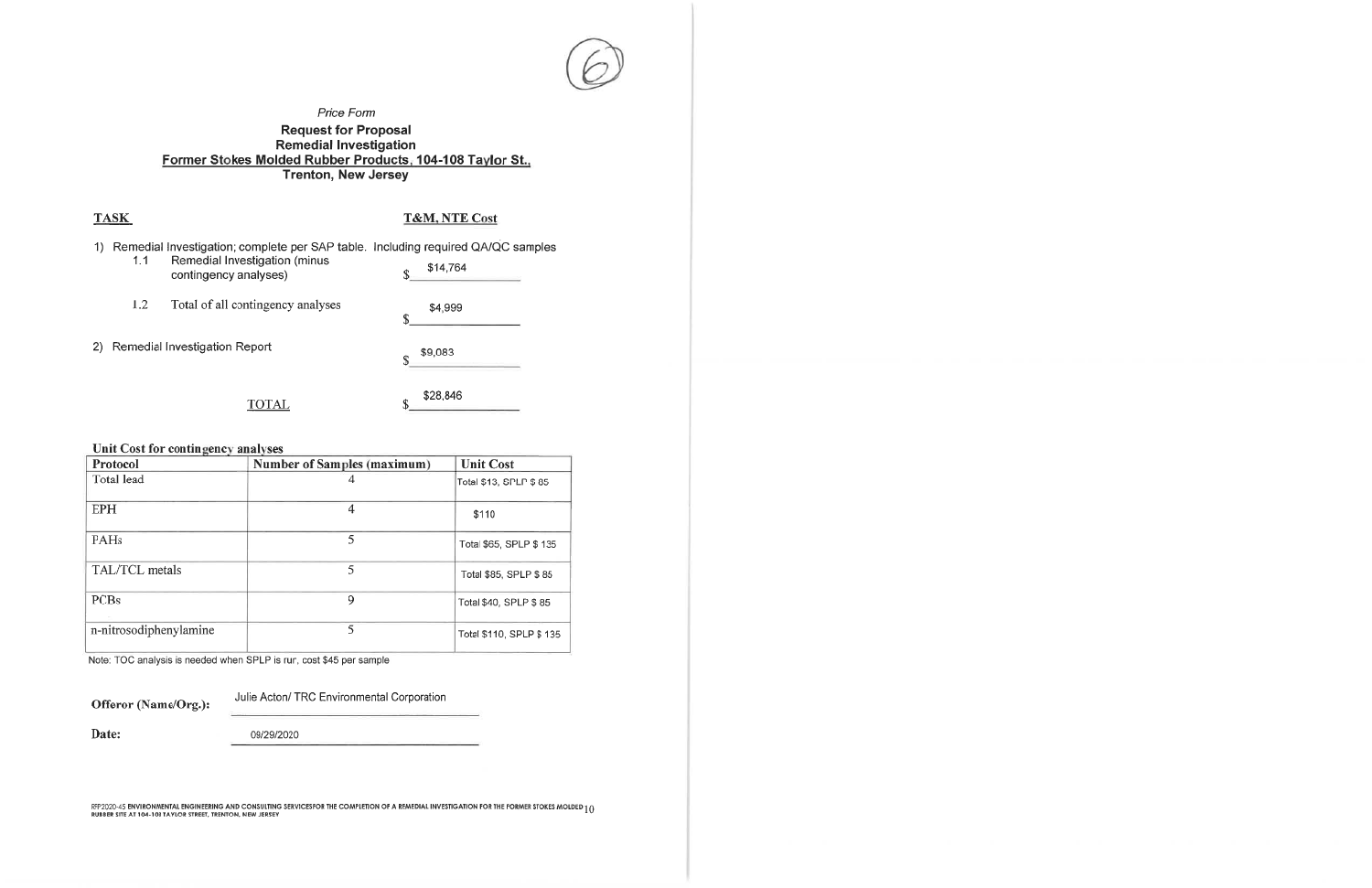

#### **Request for Proposal** Remedial Investigation Former Stokes Molded Rubber Products, 104-108 Taylor St., **Trenton, New Jersey**

#### **TASK T&M, NTE Cost** 1) Remedial Investigation; complete per SAP table. Including required QA/QC samples<br>1.1 Remedial Investigation (minus \$22,132.50 contingency analyses)  $\mathbf{\hat{S}}$  $1.2$ Total of all contingency analyses \$2,403.50  $\mathbf{s}$ 2) Remedial Investigation Report \$6,220.00  $\mathbf{s}$ \$30,756.00 **TOTAL**  $\mathbf S$

#### Unit Cost for contingency analyses

| Protocol                                                       | <b>Number of Samples (maximum)</b> | <b>Unit Cost</b> |
|----------------------------------------------------------------|------------------------------------|------------------|
| Total lead                                                     |                                    |                  |
|                                                                |                                    | \$66.00          |
| EPH <sup>*</sup><br>* NJ EPH Fractionated Category             | 4                                  |                  |
| 2 10808 Rev 3 & BAP EPA 8270                                   |                                    | \$137.50         |
| <b>PAHs</b>                                                    | 5                                  |                  |
|                                                                |                                    | \$82.50          |
| TAL/TCL metals**                                               | 5                                  |                  |
| **Metals (Ag, As, Hg, Pb, Sb, Sem Th, Zn) - EPA 6010/6020/7473 |                                    | \$93.50          |
| <b>PCBs</b>                                                    | 9                                  |                  |
|                                                                |                                    | \$55.00          |
| n-nitrosodiphenylamine                                         |                                    |                  |
|                                                                |                                    | \$82.50          |

Offeror (Name/Org.): H2M Associates, Inc.

Date:

 $\mathcal{M}_{\mathcal{A}}$ 

 $\mathbf{r}$ 

9/29/2020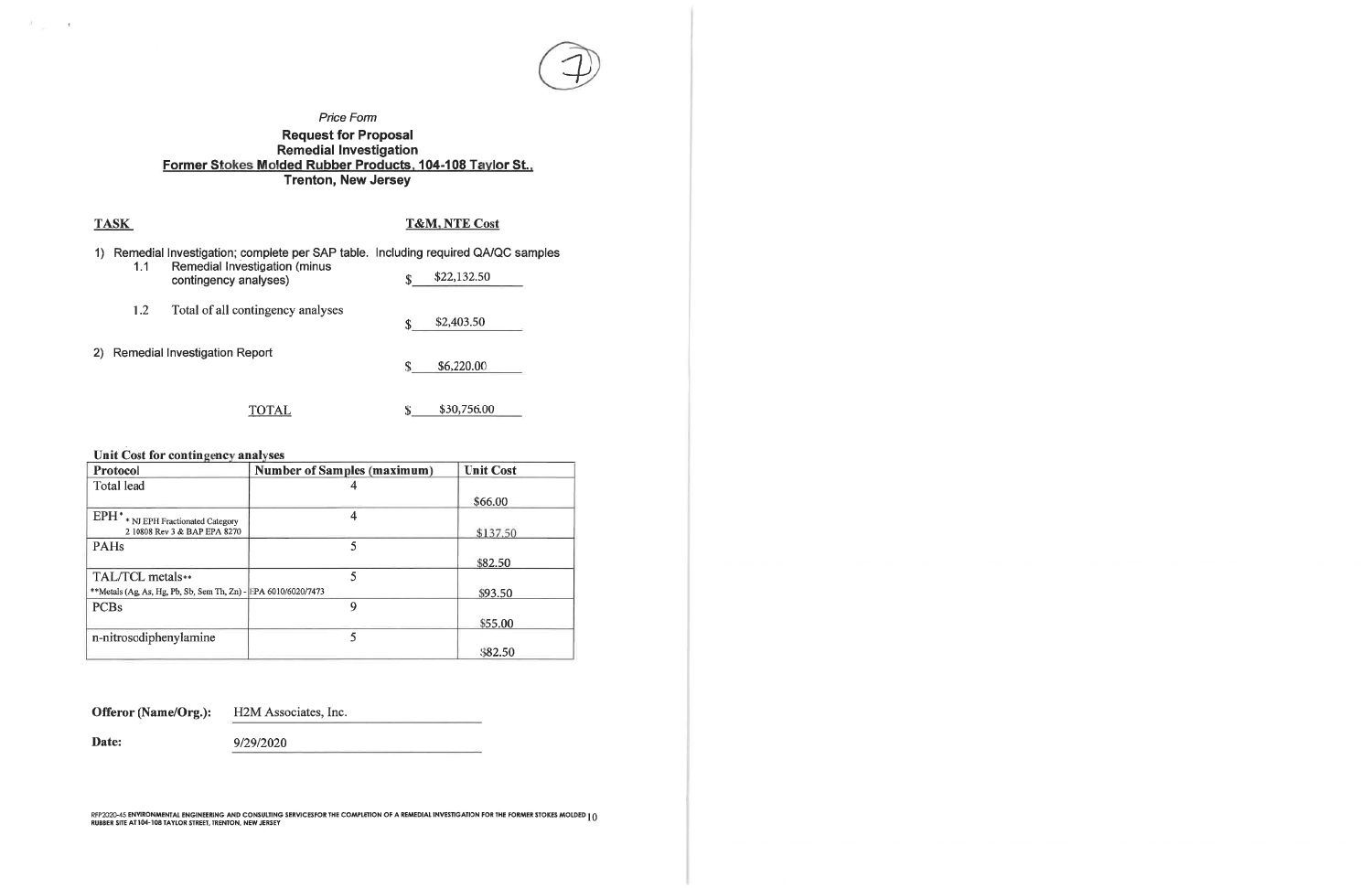

H2M will invoice for professional services based on the actual hours expended multiplied by the hourly labor rate of the individual who performs the service, except where H2M and the City of Trenton have agreed to a lump sum fee or a monthly retainer for the services to be rendered. The firm's labor rates are provided below.

### A - Labor Rates

 $\epsilon$ 

 $\mathbf{a}$ 

| 2020 - 2021 LABOR RATES              |                    |  |  |  |  |
|--------------------------------------|--------------------|--|--|--|--|
| <b>TITLE</b>                         | <b>HOURLY RATE</b> |  |  |  |  |
| Principal                            | \$200              |  |  |  |  |
| <b>LSRP / Senior Project Manager</b> | $$175 - $195$      |  |  |  |  |
| Project Manager                      | $$135 - $180$      |  |  |  |  |
| Senior Engineer / Scientist          | $$130 - $170$      |  |  |  |  |
| Project Engineer / Scientist         | $$105 - $125$      |  |  |  |  |
| Senior Staff Engineer / Scientist    | $$80 - $105$       |  |  |  |  |
| <b>Staff Engineer / Scientist</b>    | $$60 - $100$       |  |  |  |  |
| Technician                           | $$55 - $70$        |  |  |  |  |
| <b>Administrative Assistant</b>      | $$55 - $75$        |  |  |  |  |

# **B** - Subcontractor Management Fees

Subcontractor Management Fee to be applied to all subcontracted or outsourced work, including laboratory analysis, is 10%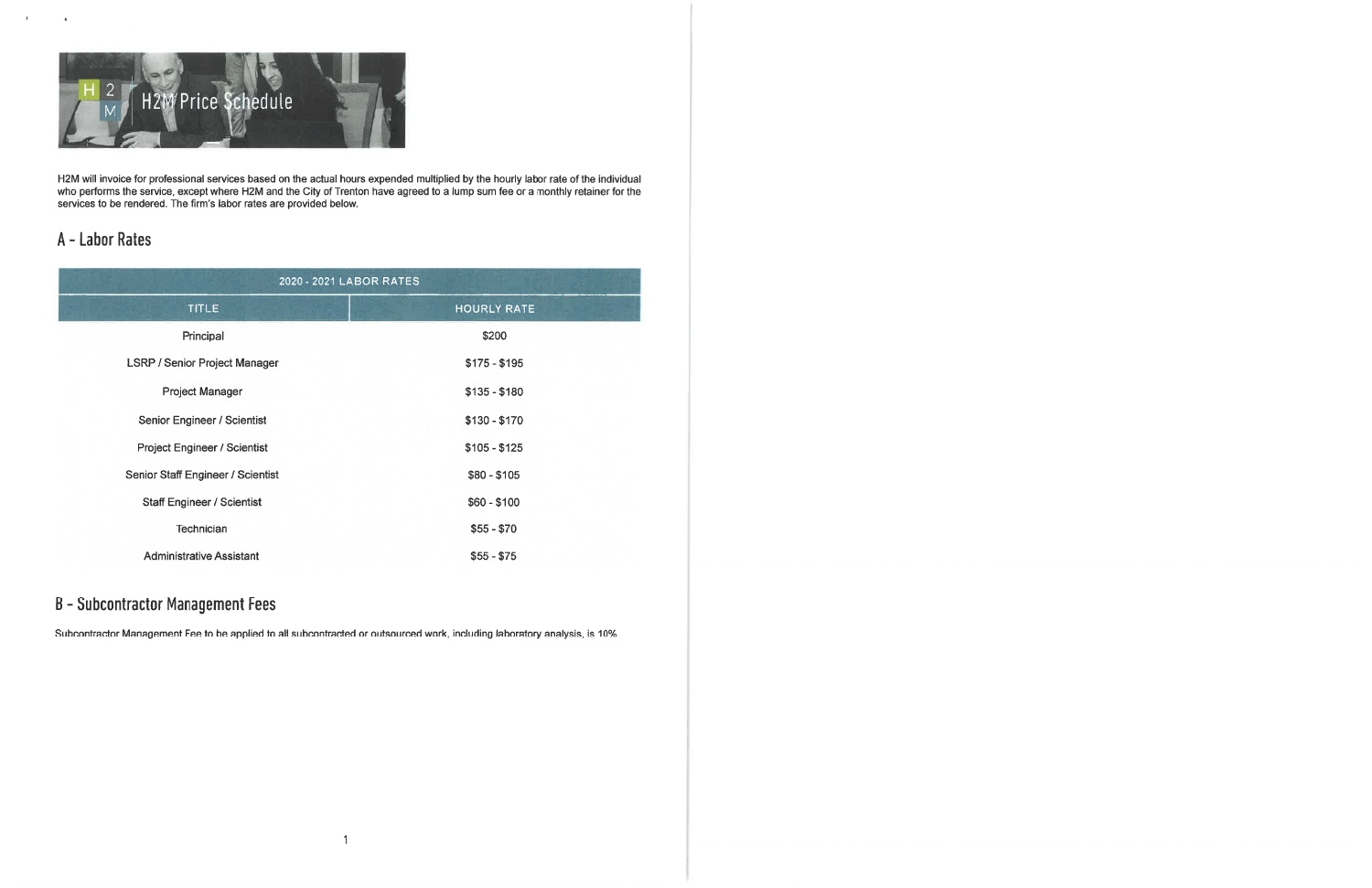# C - Equipment and Supplies Rates

 $\mathbf{h}$  .

 $\sim$ 

| RATES FOR EQUIPMENT AND SUPPLIES<br>2020 - 2021 |                     |  |  |  |  |
|-------------------------------------------------|---------------------|--|--|--|--|
| <b>EQUIPMENT AND SUPPLIES</b>                   | <b>BILLING RATE</b> |  |  |  |  |
| 2-Inch Whale Pump & Battery                     | \$45.00 / Day       |  |  |  |  |
| Double Whale Pump                               | \$75.00 / Day       |  |  |  |  |
| Depth-to-Water Probe                            | \$30.00 / Day       |  |  |  |  |
| Oil/Water Interface Probe                       | \$50.00 / Day       |  |  |  |  |
| En Core ® T-Handle                              | \$10.00 / Day       |  |  |  |  |
| En Core ® 5-gram Sampler                        | \$15.50 / Each      |  |  |  |  |
| En Core ® 25-gram Sampler                       | \$16.00 / Each      |  |  |  |  |
| Terra-Core © 5-gram Sampler                     | \$5.00 / Each       |  |  |  |  |
| Horiba U-52 with Certification and Standards    | \$165.00 / Day      |  |  |  |  |
| Mini Rae PID                                    | \$90.00 / Day       |  |  |  |  |
| <b>Reciprocating Saw/Drill</b>                  | \$20.00 / Day       |  |  |  |  |
| <b>Hand Auger</b>                               | \$30.00 / Day       |  |  |  |  |
| <b>Metal Detector</b>                           | \$50.00 / Day       |  |  |  |  |
| 4-Inch Submersible Pump                         | \$50.00 / Day       |  |  |  |  |
| Peristaltic Pump & Battery                      | \$45.00 / Day       |  |  |  |  |
| <b>Trimble GPS Handheld Unit</b>                | \$225.00 / Day      |  |  |  |  |
| <b>Small Generator</b>                          | \$75.00 / Day       |  |  |  |  |
| Submersible Pumps and Control Box               | \$110.00 / Day      |  |  |  |  |
| Hammer Drill                                    | \$50.00 / Day       |  |  |  |  |
| <b>Handheld XRF Analyzer</b>                    | \$575.00 / Day      |  |  |  |  |
| Portable Scanner & Laptop                       | \$75.00 / Day       |  |  |  |  |
| <b>Utility Vehicle</b>                          | \$100.00 / Day      |  |  |  |  |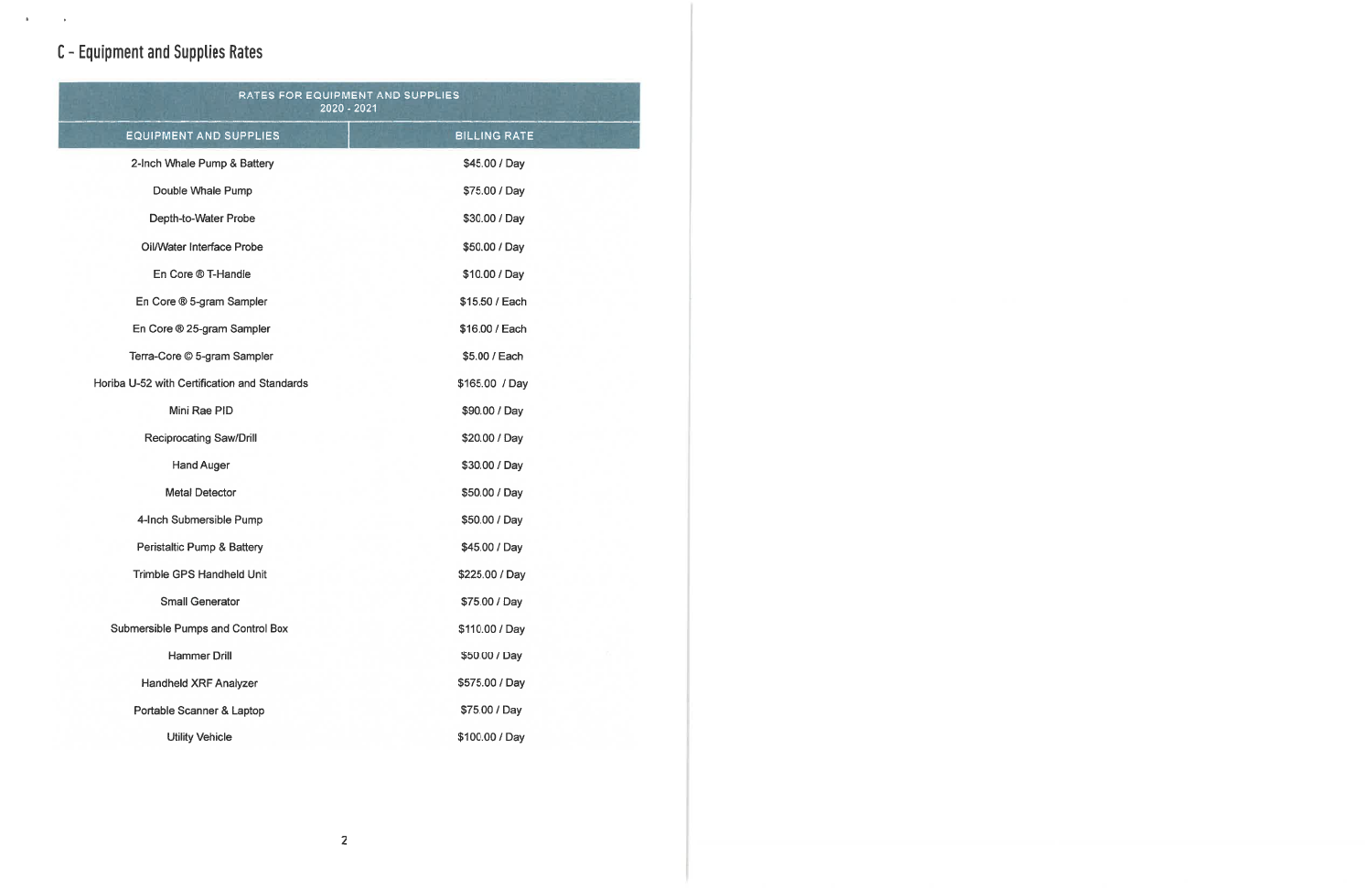| RATES FOR EQUIPMENT AND SUPPLIES<br>2020 - 2021 |                     |  |  |  |  |
|-------------------------------------------------|---------------------|--|--|--|--|
| <b>EQUIPMENT AND SUPPLIES</b>                   | <b>BILLING RATE</b> |  |  |  |  |
| <b>Polyethylene Tubing</b>                      | \$0.50 / Foot       |  |  |  |  |
| Disposable Polyethylene Bailer                  | \$10.00 / Each      |  |  |  |  |
| Box of Disposable Gloves                        | \$19.50 / Each      |  |  |  |  |
| <b>Box of Glove Liners</b>                      | \$18.00 / Each      |  |  |  |  |
| Disposable Boots (Pair)                         | \$29.50 / Each      |  |  |  |  |
| Disposable Tyvek Suit                           | \$10.00 / Each      |  |  |  |  |
| <b>Flags</b>                                    | \$15.00 / 100       |  |  |  |  |
| Cooler (Small)                                  | \$30.00 / Each      |  |  |  |  |
| Cooler (Large)                                  | \$40.00 / Each      |  |  |  |  |
| <b>Teflon-Lined Tubing</b>                      | \$3.25 / Foot       |  |  |  |  |
| <b>Teflon Bailer</b>                            | \$28.25 / Each      |  |  |  |  |
| <b>Groundwater Filter</b>                       | \$21.50 / Each      |  |  |  |  |
| <b>Carbon Bucket</b>                            | \$25.00 / Day       |  |  |  |  |

 $\mathcal{H}^{\prime}$  ,  $\mathcal{H}^{\prime}$  ,  $\mathcal{H}^{\prime}$ 

| <b>EXPENSES</b>                                       | <b>BILLING RATE</b>                   |
|-------------------------------------------------------|---------------------------------------|
| Mileage for Personal or Company-Owned Utility Vehicle | \$0.575 /mile or IRS minimum per mile |
| <b>Project-specific Document Reproduction</b>         |                                       |
| 8.5 x 11 inch Black & White                           | \$0.08 / Page                         |
| 8.5 x 11 inch Color                                   | \$0.30 / Page                         |
| 11 x 17 inch Black & White                            | \$0.15 / Page                         |
| 11 x 17 inch Color                                    | \$0.50 / Page                         |
| 24 x 36 inch Copies                                   | \$0.90 / Page                         |
| 36 x 48 inch Copies                                   | \$1.80 / Page                         |

Notes: H2M equipment rates depend on availability of the equipment. If unavailable, or not listed in table above, equipment and/<br>or supplies will be rented or purchased at the rates identified by the supplier at cost + app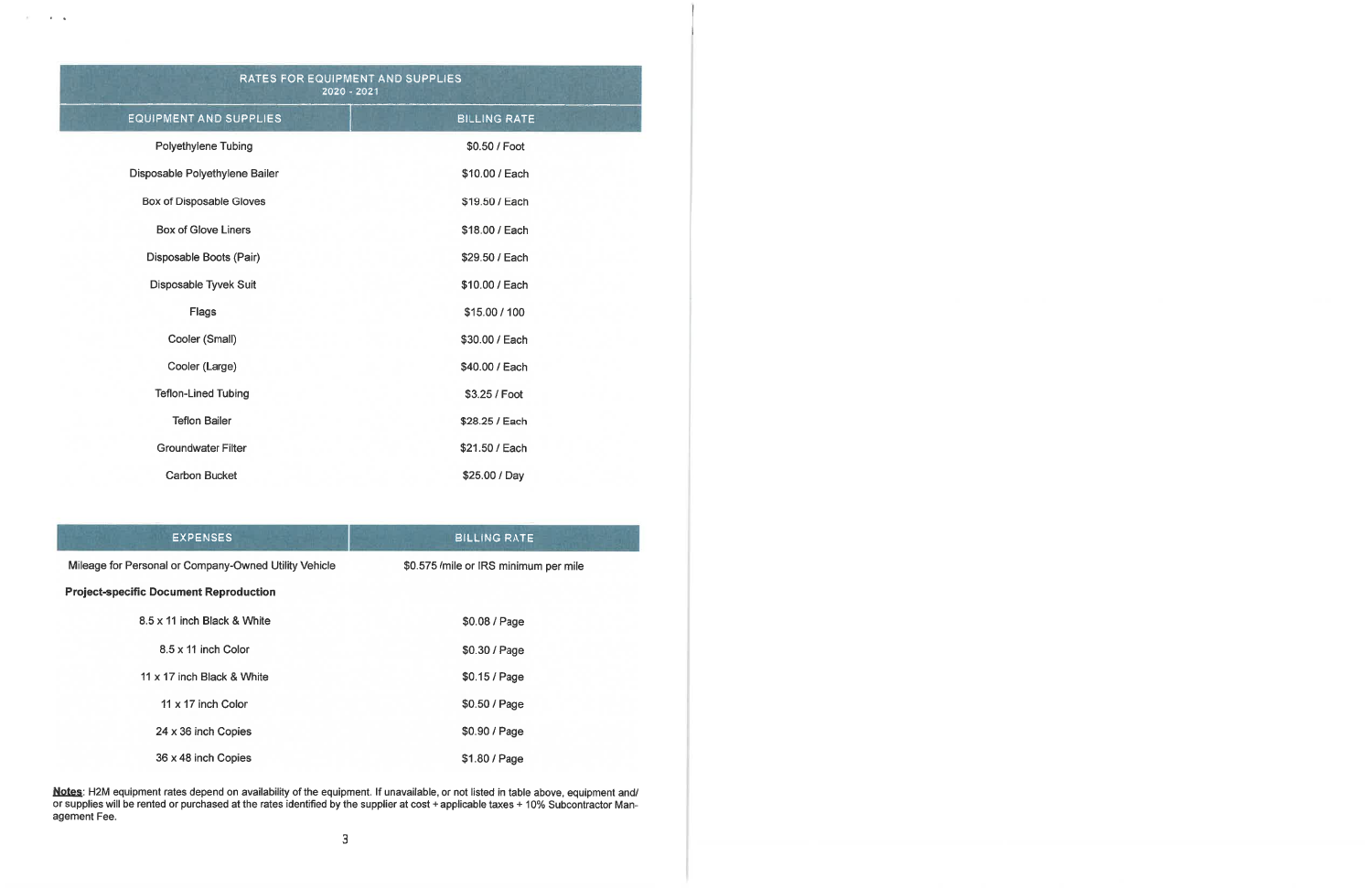#### **COST ESTIMATE SUMMARY TABLE** Former Stokes Molded Rubber Products Site 104-108 Taylor Street, Trenton, New Jersey

 $\sim 100$  km s  $^{-1}$ 

 $\mathcal{A}^{\pm}$ 

| <b>Personnel and Expenses</b>                                |                            | Task             | Project<br>Meetings &<br>Sample Layout | <b>HASP &amp; QAPP</b><br>Preparation | <b>Remedial</b><br>Investigation<br>$(2 \text{ days})$ | Contingent<br>Analyses | <b>Remedial</b><br>Investigation<br>Report |                          | Subtotal                 |           |
|--------------------------------------------------------------|----------------------------|------------------|----------------------------------------|---------------------------------------|--------------------------------------------------------|------------------------|--------------------------------------------|--------------------------|--------------------------|-----------|
|                                                              |                            | <b>Unit Rate</b> | <b>Units</b>                           | <b>Units</b>                          | <b>Units</b>                                           | <b>Units</b>           | <b>Units</b>                               | <b>Units</b>             |                          | Cost      |
| Labor                                                        |                            |                  |                                        |                                       |                                                        |                        |                                            |                          |                          |           |
| Principal                                                    | \$                         | 200.00           |                                        |                                       |                                                        |                        | 1.5                                        | 1.5                      | \$                       | 300.00    |
| Project Manager                                              | $\boldsymbol{\mathcal{F}}$ | 180.00           | 14                                     | $\overline{2}$                        | 3                                                      |                        | 12                                         | 31                       | $\mathbb{S}$             | 5,580.00  |
| <b>Project Scientist</b>                                     | $\sqrt{3}$                 | 105.00           |                                        |                                       |                                                        |                        | 12                                         | 12                       | $\mathbb{S}$             | 1,260.00  |
| Senior Staff Scientist                                       | $\boldsymbol{\mathcal{S}}$ | 100.00           |                                        |                                       | 26                                                     |                        | 25                                         | 52                       | $\sqrt{3}$               | 5,200.00  |
| Staff Scientist                                              | $\overline{\mathcal{F}}$   | 95.00            |                                        | $\overline{8}$                        |                                                        |                        |                                            | 8                        | $\overline{\mathcal{E}}$ | 760.00    |
|                                                              |                            |                  |                                        |                                       |                                                        |                        |                                            | <b>Subtotal Labor</b>    | $\sqrt[6]{3}$            | 13,100.00 |
| <b>Subcontractors and Equipment</b>                          |                            |                  |                                        |                                       |                                                        |                        |                                            |                          |                          |           |
| Geoprobe Drilling (10% Markup)                               | \$                         | 10,010.00        |                                        |                                       |                                                        |                        |                                            |                          |                          | 10,010.00 |
| <b>GPS Unit</b>                                              | \$                         | 225.00           |                                        |                                       | $\overline{A}$                                         |                        |                                            |                          | \$                       | 225.00    |
| <b>PID</b>                                                   | \$                         | 75.00            |                                        |                                       | $\overline{3}$                                         |                        |                                            | 3                        | \$                       | 225.00    |
| Peristaltic Pump & Battery                                   | \$                         | 45.00            |                                        |                                       |                                                        |                        |                                            |                          |                          | 45.00     |
| Mileage                                                      | $\boldsymbol{\theta}$      | 0.58             | 220                                    |                                       | 220                                                    |                        |                                            | 440                      |                          | 253.00    |
| Miscellaneous Supplies (PPE, Gloves, Tubing, Ice, etc.)      | $\overline{\mathcal{F}}$   | 100.00           |                                        |                                       | -4                                                     |                        |                                            |                          | \$                       | 100.00    |
|                                                              |                            |                  |                                        |                                       |                                                        |                        |                                            | <b>Subtotal Expenses</b> |                          | 10,858.00 |
| Laboratory: York Analytical Inc. (10% markup)                |                            |                  |                                        |                                       |                                                        |                        |                                            |                          |                          |           |
| Soil & QA/QC - 5-Day Turnaround                              |                            |                  |                                        |                                       |                                                        |                        |                                            |                          |                          |           |
| Lead - EPA 6010/6020                                         | \$                         | 16.50            |                                        |                                       | 5                                                      | 4                      |                                            | 9                        | \$                       | 148.50    |
| PAHs - EPA 8270                                              | $\overline{\mathcal{S}}$   | 82.50            |                                        |                                       | 9                                                      | 5                      |                                            | 14                       | $\overline{\mathcal{S}}$ | 1,155.00  |
| PCB - EPA 8082                                               | $\overline{\mathcal{S}}$   | 55.00            |                                        |                                       | $\overline{21}$                                        | $\overline{9}$         |                                            | 30                       | $\overline{\mathcal{S}}$ | 1,650.00  |
| Metals (Ag, As, Hg, Pb, Sb, Sem Th, Zn) - EPA 6010/6020/7473 | $\overline{\mathfrak{s}}$  | 93.50            |                                        |                                       | 9                                                      | $\overline{5}$         |                                            | 14                       | $\overline{\mathcal{F}}$ | 1,309.00  |
| N-Nitrosodiphenylamine - EPA 8270                            | $\overline{\mathfrak{s}}$  | 82.50            |                                        |                                       | 9                                                      | 5                      |                                            | 14                       | \$                       | 1,155.00  |
| SPLP Extraction - EPA 1311                                   | $\overline{\$}$            | 16.50            |                                        |                                       | 15                                                     |                        |                                            | 15                       | \$                       | 247.50    |
| NJ EPH Fractionated Category 2 10808 Rev 3 & BAP EPA 8270    | $\overline{\mathcal{S}}$   | 137.50           |                                        |                                       | $\overline{4}$                                         | $\overline{4}$         |                                            | 8                        | \$                       | 1,100.00  |
| Groundwater & QA/QC - 5-Day Turnaround                       |                            |                  |                                        |                                       |                                                        |                        |                                            |                          |                          |           |
| Total Lead - EPA 6010/6020                                   | $\overline{\mathcal{L}}$   | 16.50            |                                        |                                       | $\overline{2}$                                         |                        |                                            | $\overline{2}$           | $\mathfrak{S}$           | 33.00     |
|                                                              |                            |                  |                                        |                                       |                                                        |                        |                                            |                          |                          |           |
|                                                              |                            |                  |                                        |                                       |                                                        |                        | <b>Subtotal Laboratory Analytical</b>      |                          | <sup>\$</sup>            | 6,798.00  |
|                                                              |                            | Task Total \$    | $2,646.50$ \$                          | 1,220.00                              | 18,266.00<br>$\sqrt{3}$                                | $2,403.50$ \$<br>\$    | 6,220.00                                   |                          |                          |           |
| ESTIMATED PROJECT COST INCLUDING CONTINGENT ANALYSES         |                            |                  |                                        |                                       |                                                        |                        | \$                                         | 30,756.00                |                          |           |

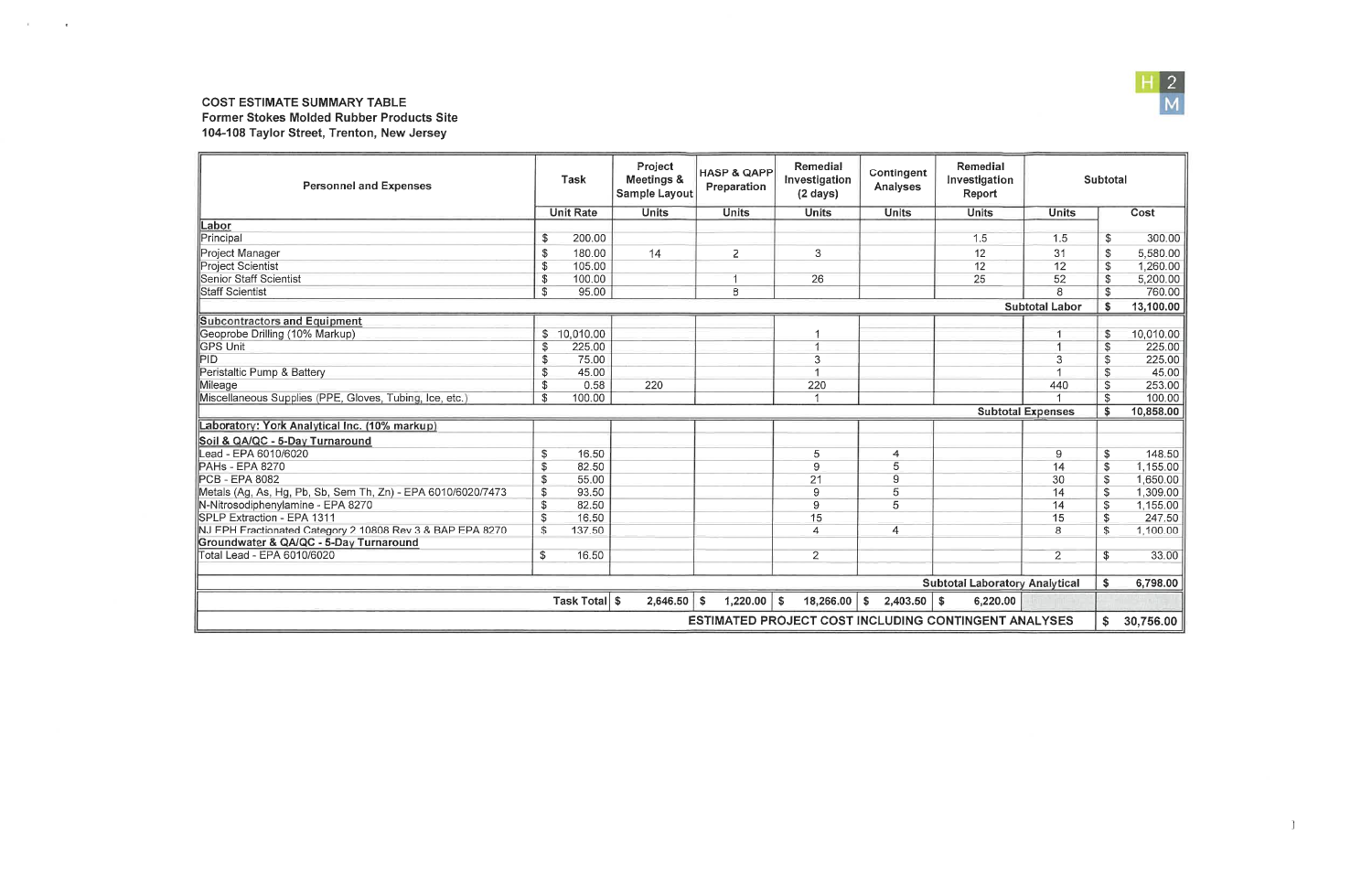

#### **Request for Proposal Remedial Investigation** Former Stokes Molded Rubber Products, 104-108 Taylor St., **Trenton, New Jersey**

#### **TASK**

#### **T&M, NTE Cost**

1) Remedial Investigation; complete per SAP table. Including required QA/QC samples Remedial Investigation (minus  $1.1$ 

 $814,700$ contingency analyses) Total of all contingency analyses  $1.2$  $$2,550$ 2) Remedial Investigation Report  $$16,800$ 

**TOTAL** 

 $34,050$ 

 $\mathbb{S}$ 

Unit Cost for contingency analyses

| <b>Protocol</b>        | <b>Number of Samples (maximum)</b> | <b>Unit Cost</b> |
|------------------------|------------------------------------|------------------|
| Total lead             |                                    | \$1.00           |
| <b>EPH</b>             | $4^{\circ}$                        | 60.50            |
| PAHs                   | 5                                  | \$104.50         |
| TAL/TCL metals         | $\overline{5}$                     | \$90.00          |
| <b>PCBs</b>            | $\mathbf Q$                        | 455.00           |
| n-nitrosodiphenylamine | 5                                  | \$71.50          |

Offeror (Name/Org.):

Dresdner Robin Environmental Management, Inc.

Date:

 $9|30|2020$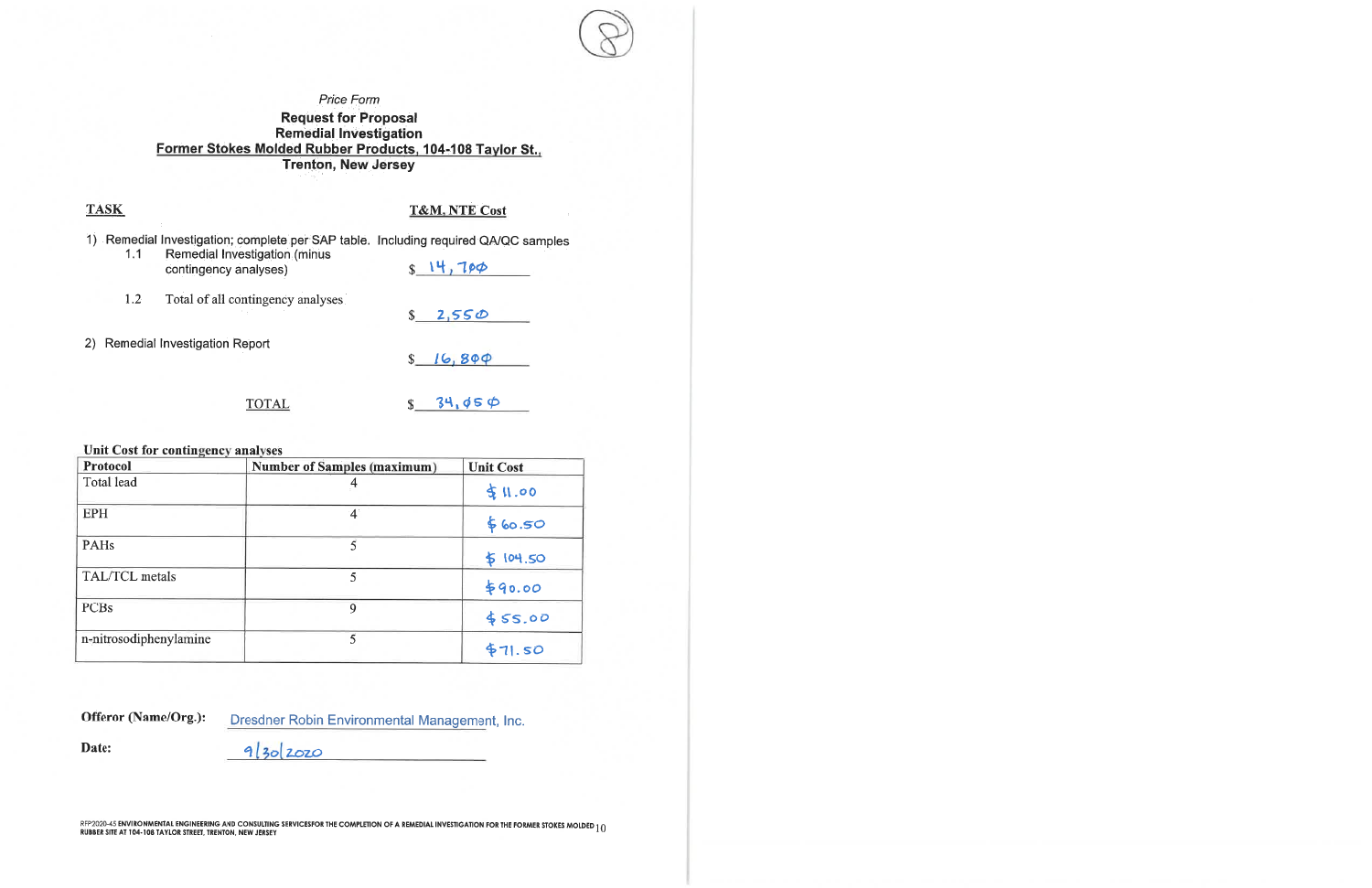#### **Request for Proposal** Remedial Investigation Former Stokes Molded Rubber Products, 104-108 Taylor St., **Trenton, New Jersey**

#### **TASK**

 $\omega$ 

#### **T&M, NTE Cost**

1) Remedial Investigation; complete per SAP table. Including required QA/QC samples<br>1.1 Remedial Investigation (minus

|     | contingency analyses)                | 23,574.00      |
|-----|--------------------------------------|----------------|
| 1.2 | Total of all contingency analyses    | \$<br>2,530.00 |
| 2)  | <b>Remedial Investigation Report</b> | \$<br>9,891.00 |
|     | TOTAL                                | 35,995.00      |

#### Unit Cost for contingency analyses

| Protocol               | <b>Number of Samples (maximum)</b> | <b>Unit Cost</b> |
|------------------------|------------------------------------|------------------|
| Total lead             | 4                                  |                  |
|                        |                                    | \$18.00          |
| <b>EPH</b>             | 4                                  |                  |
|                        |                                    | \$62.00          |
| PAHs                   |                                    |                  |
|                        |                                    | \$120.00         |
| TAL/TCL metals         | 5                                  |                  |
|                        |                                    | \$100.00         |
| <b>PCBs</b>            | 9                                  |                  |
|                        |                                    | \$65.00          |
| n-nitrosodiphenylamine | 5                                  | \$105.00         |
|                        |                                    |                  |

Offeror (Name/Org.): Remington & Vernick Engineers

Date:

September 29, 2020

 $\,$ RFP2020-45 ENVIRONMENTAL ENGINEERING AND CONSULTING SERVICESFOR THE COMPLETION OF A REMEDIAL INVESTIGATION FOR THE FORMER STOKES MOLDED  $10$ <br>RUBBER SITE AT 104-108 TAYLOR STREET, TRENTON, NEW JERSEY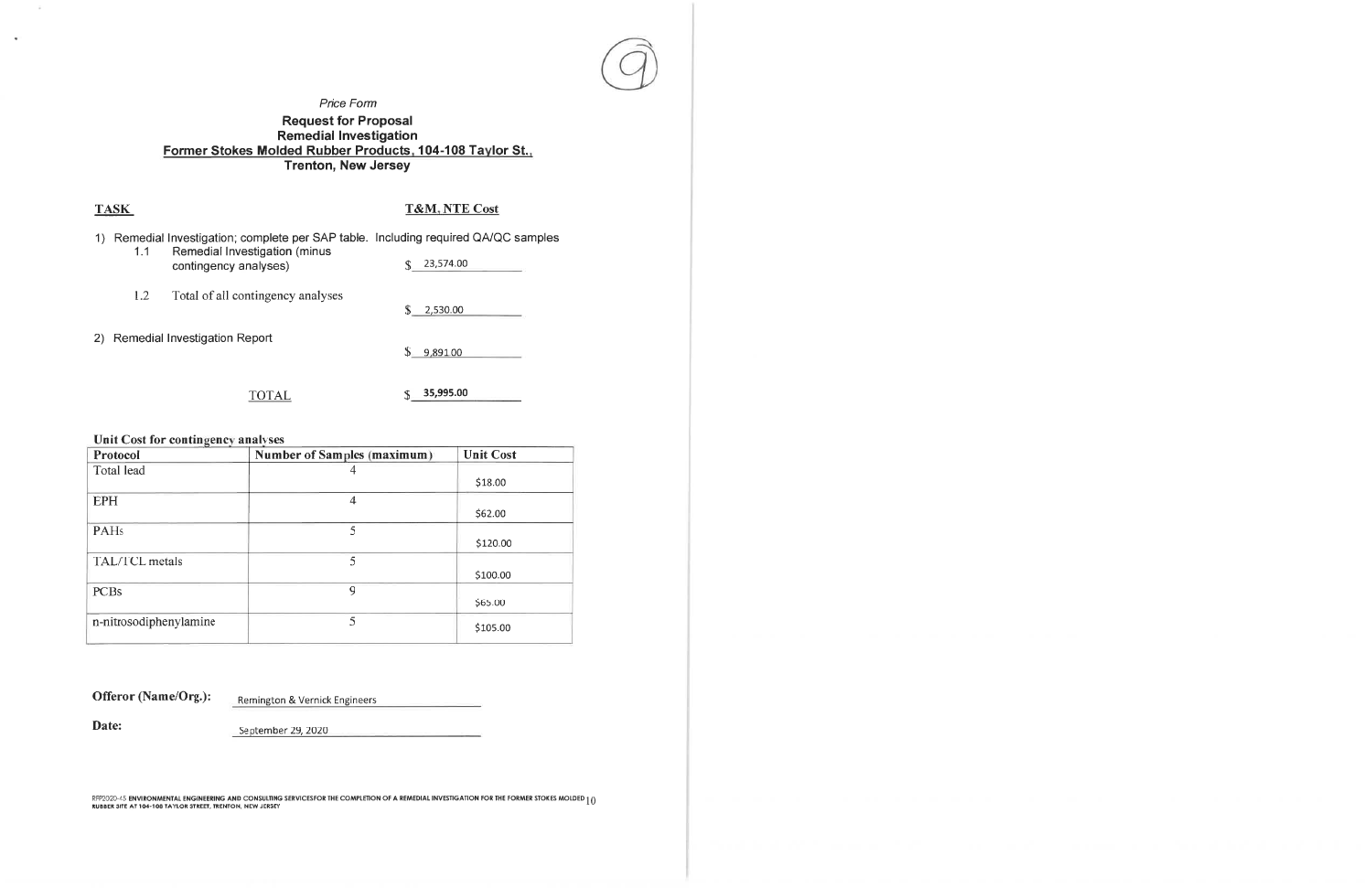# Remedial Investigation for the Former

 $\mathcal{A}^{\mu\nu}$ 

Tuesday, September 29, 2020 9:31:29 AM

|                                                                                                     | Planned    | <b>Billing</b> | Planned       | <b>JTD</b> | <b>JTD</b> | <b>JTD</b>  |
|-----------------------------------------------------------------------------------------------------|------------|----------------|---------------|------------|------------|-------------|
|                                                                                                     | <b>Hrs</b> | Rate           | <b>Billed</b> | <b>Hrs</b> | Cost       | <b>Bill</b> |
| Plan Number: 1111TStokes Trenton - Former Stokes Molded Rubber Products, 104-108 Taylor Street      |            |                |               |            |            |             |
| Trenton - Former Stokes Molded Rubber Products, 104-108 Taylor Street<br>Labor                      | 129.0      |                |               |            |            |             |
|                                                                                                     |            |                | 19,286.00     |            |            |             |
| Expense                                                                                             |            |                | 189.00        |            |            |             |
| Consultant                                                                                          |            |                | 16,520.00     |            |            |             |
| <b>Total for Trenton - Former Stokes</b><br>Molded Rubber Products, 104-108<br><b>Taylor Street</b> | 129.0      |                | 35,995.00     |            |            |             |
| Field Work; Health & Safety Plan; Meetings                                                          |            |                |               |            |            |             |
| Labor                                                                                               | 62.0       |                | 9,395.00      |            |            |             |
| Czekanski, Richard                                                                                  | 5.0        | 180.00         | 900.00        |            |            |             |
| Kunkle, Philip                                                                                      | 17.0       | 175.00         | 2,975.00      |            |            |             |
| Carulli, Marco                                                                                      | 40.0       | 138.00         | 5,520.00      |            |            |             |
| Expense                                                                                             |            |                |               |            |            |             |
| Consultant                                                                                          |            |                |               |            |            |             |
| Total for Field Work; Health & Safety<br>Plan; Meetings                                             | 62.0       |                | 9,395.00      |            |            |             |
| Remedial Investigation Report                                                                       |            |                |               |            |            |             |
| Labor                                                                                               | 67.0       |                | 9,891.00      |            |            |             |
| Czekanski, Richard                                                                                  | 4.0        | 180.00         | 720.00        |            |            |             |
| Kunkle, Philip                                                                                      | 23.0       | 175.00         | 4,025.00      |            |            |             |
| Daniels, David                                                                                      | 4.0        | 175.00         | 700.00        |            |            |             |
| Carulli, Marco                                                                                      | 22.0       | 138.00         | 3,036.00      |            |            |             |
| Senior CADD/GIS Draftsperson                                                                        | 6.0        | 135.00         | 810.00        |            |            |             |
| <b>Technical Aide</b>                                                                               | 8.0        | 75.00          | 600.00        |            |            |             |
| Expense                                                                                             |            |                |               |            |            |             |
| Consultant                                                                                          |            |                |               |            |            |             |
| Total for Remedial Investigation<br>Report                                                          | 67.0       |                | 9,891.00      |            |            |             |
| Reimbursables                                                                                       |            |                |               |            |            |             |
| Labor                                                                                               |            |                |               |            |            |             |
| Expense                                                                                             |            |                | 189.00        |            |            |             |
| Reimbursables                                                                                       |            |                |               |            |            |             |
| Mileage                                                                                             |            |                | 189.00        |            |            |             |
| <b>Total for Reimbursables</b>                                                                      |            |                | 189.00        |            |            |             |
| Consultant                                                                                          |            |                | 16,520.00     |            |            |             |
| Reimbursables                                                                                       |            |                |               |            |            |             |
| <b>Outside Services</b>                                                                             |            |                | 16,520.00     |            |            |             |
| <b>Total for Reimbursables</b>                                                                      |            |                | 16,520.00     |            |            |             |
| <b>Total for Reimbursables</b>                                                                      |            |                | 16,709.00     |            |            |             |
| <b>Total for 1111TStokes</b>                                                                        | 129.0      |                | 35,995.00     |            |            |             |
| <b>Final Totals</b>                                                                                 | 129.0      |                | 35,995.00     |            |            |             |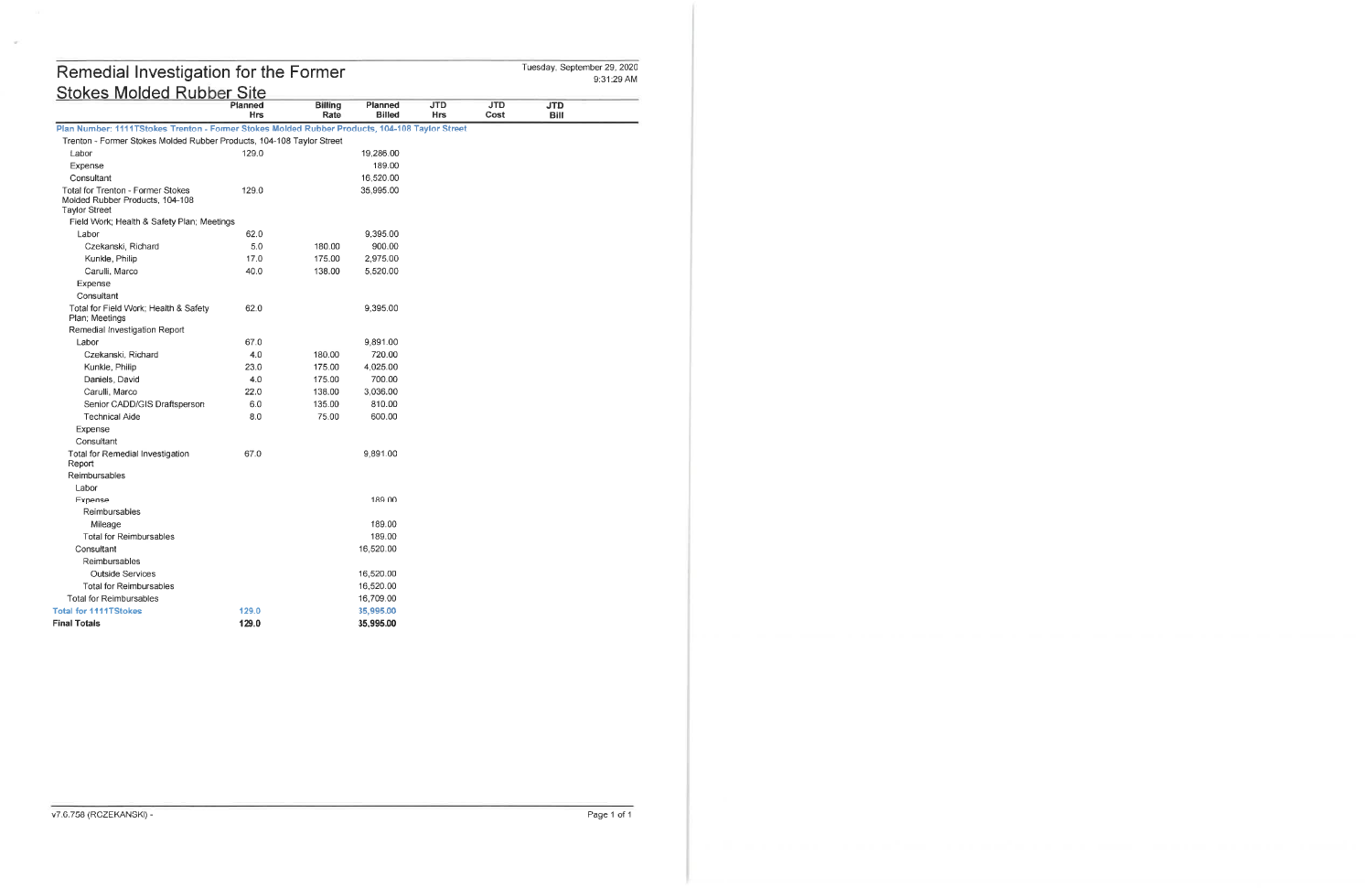

# Request for Proposal<br>Remedial Investigation<br><u>Former Stokes Molded Rubber Products, 104-108 Taylor St.,</u> **Trenton, New Jersey**

#### **TASK**

#### **T&M, NTE Cost**

1) Remedial Investigation; complete per SAP table. Including required QA/QC samples<br>1.1 Remedial Investigation (minus

|     | $\sim$<br>contingency analyses)      | \$20,500<br>and the control of the control of the con- |  |
|-----|--------------------------------------|--------------------------------------------------------|--|
| 1.2 | Total of all contingency analyses    | \$2,500                                                |  |
| 2)  | <b>Remedial Investigation Report</b> | \$14,500                                               |  |
|     | TOTAL                                | 37,500<br>$\mathbf{s}$                                 |  |

#### Unit Cost for contingency analyses

| <b>Protocol</b>        | <b>Number of Samples (maximum)</b> | <b>Unit Cost</b> |
|------------------------|------------------------------------|------------------|
| Total lead             |                                    | \$15             |
| <b>EPH</b>             | 4                                  | \$110            |
| PAHs                   | 5                                  | \$80             |
| TAL/TCL metals         |                                    | \$105            |
| <b>PCBs</b>            | 9                                  | \$45             |
| n-nitrosodiphenylamine | 5                                  | \$90             |

Offeror (Name/Org.): Terraphase Engineering Inc.

Date:

October 1, 2020